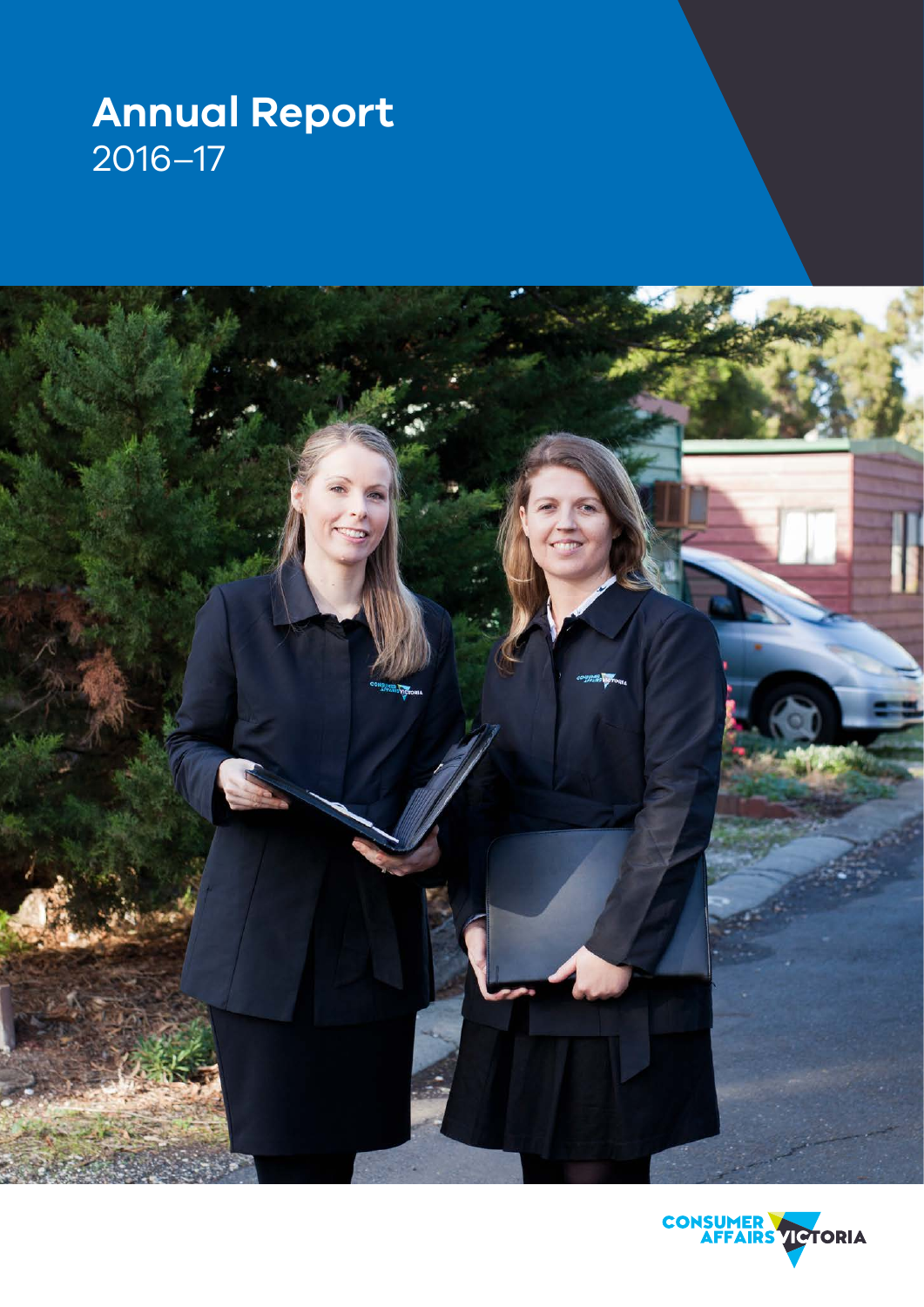# <span id="page-1-0"></span>Letter to the Minister

Dear Minister,

In accordance with the *Australian Consumer Law and Fair Trading Act 2012*, the *Credit (Administration) Act 1984* and the *Veterans Act 2005*, I am pleased to present the Consumer Affairs Victoria Annual Report for the year ending 30 June 2017.

Yours sincerely,

 $L \downarrow$ 

Simon Cohen Director, Consumer Affairs Victoria Deputy Secretary, Regulation, Department of Justice and Regulation



The Hon. Marlene Kairouz MP Minister for Consumer Affairs, Gaming and Liquor Regulation

Ordered to be published Victorian Government Printer October 2017 PP No 315, Session 2014-2017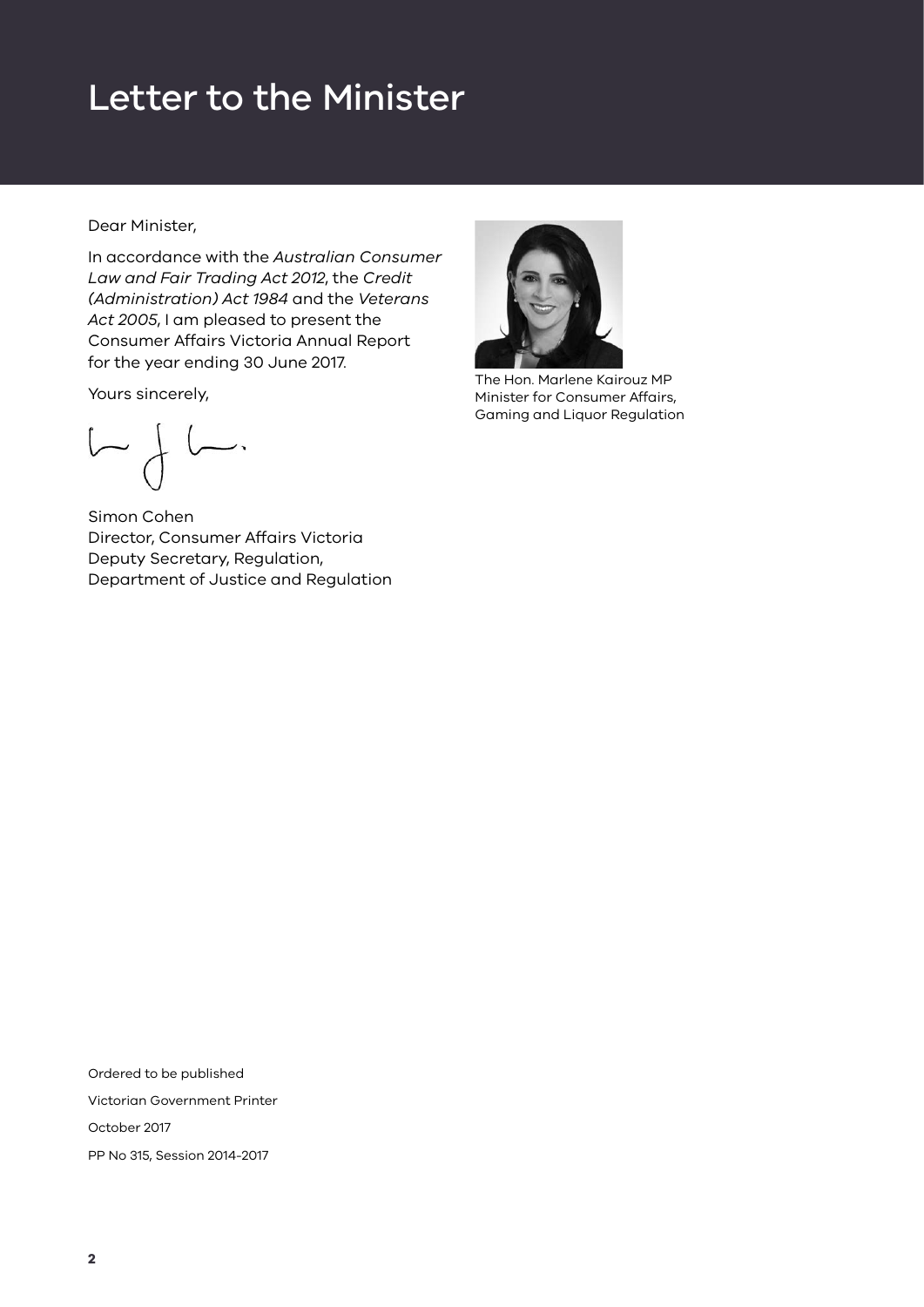# <span id="page-2-0"></span>Director's foreword

Consumer Affairs Victoria's Annual Report demonstrates our achievements in promoting a fair and competitive marketplace in Victoria during 2016–17.

This year, we have focused on ensuring businesses comply with consumer laws through an increasingly intelligence-led, risk-based and outcome-focused approach to our compliance work.

We have made stopping underquoting by real estate agents a high compliance priority, with a multi-faceted approach including market monitoring, inspections, investigations, enforcement action, new legislation and information dissemination. There are positive signs of a cultural change in the industry, and an increasing recognition of the harm of this practice.

We have taken significant steps in our pursuit of a digital first approach to delivering information to empower consumers and renters, and to provide our licensing and registration services.

For example, we launched our new responsive website in June 2017 with increased accessibility for consumers and businesses, in particular for those with vision impairments or language barriers. We also launched a new online tool to assist Victorians who are planning to build to find the right assistance. In addition, we continued the reform of our information technology systems, with the second phase of the myCAV project providing a contemporary platform for the new rooming house operator licensing scheme, and an easy online licence application process.

While our website and telephone information services meet the needs of most, it is increasingly important to make sure the most vulnerable Victorians can access information and advice to exercise their consumer rights. This year, we completed a review of our Tenancy and Consumer Program, resulting in a 30 per cent increase in funding and supporting 22 full-time equivalent tenancy workers across Victoria. We also commenced 10 additional full-time equivalent family violence financial counsellors as part of the Government's response to the recommendations of the Royal Commission into Family Violence. And we have funded Justice Connect to provide a new legal service to assist building owners who cannot resolve their disputes.



We launched a number of important new services to assist Victorians. Domestic Building Dispute Resolution Victoria was established in April 2017 to assist builders and home owners to resolve their disputes, without the cost and time often associated with courts and tribunals. To foster professionalism in the rooming house sector, we also commenced a new licensing scheme for rooming house operators, requiring anyone who owns, leases or manages a rooming house to pass a 'fit and proper person test'.

We have continued our substantial program of legislation reviews, including an examination of the *Residential Tenancies Act 1997*, consumer property laws and national consumer protection laws. We are indebted to the thousands of Victorians who have contributed to these reviews, which will inform the Government's preferred reform options.

The reason we have realised these and other achievements is that every officer at Consumer Affairs Victoria has a strong belief in the value of our work in protecting Victorian consumers and renters. Their work ethic and enthusiasm for continuous improvement have enabled us to deliver a significant and important program of reform. I am indebted to my colleagues for this commitment.

Simon Cohen Director, Consumer Affairs Victoria Deputy Secretary, Regulation, Department of Justice and Regulation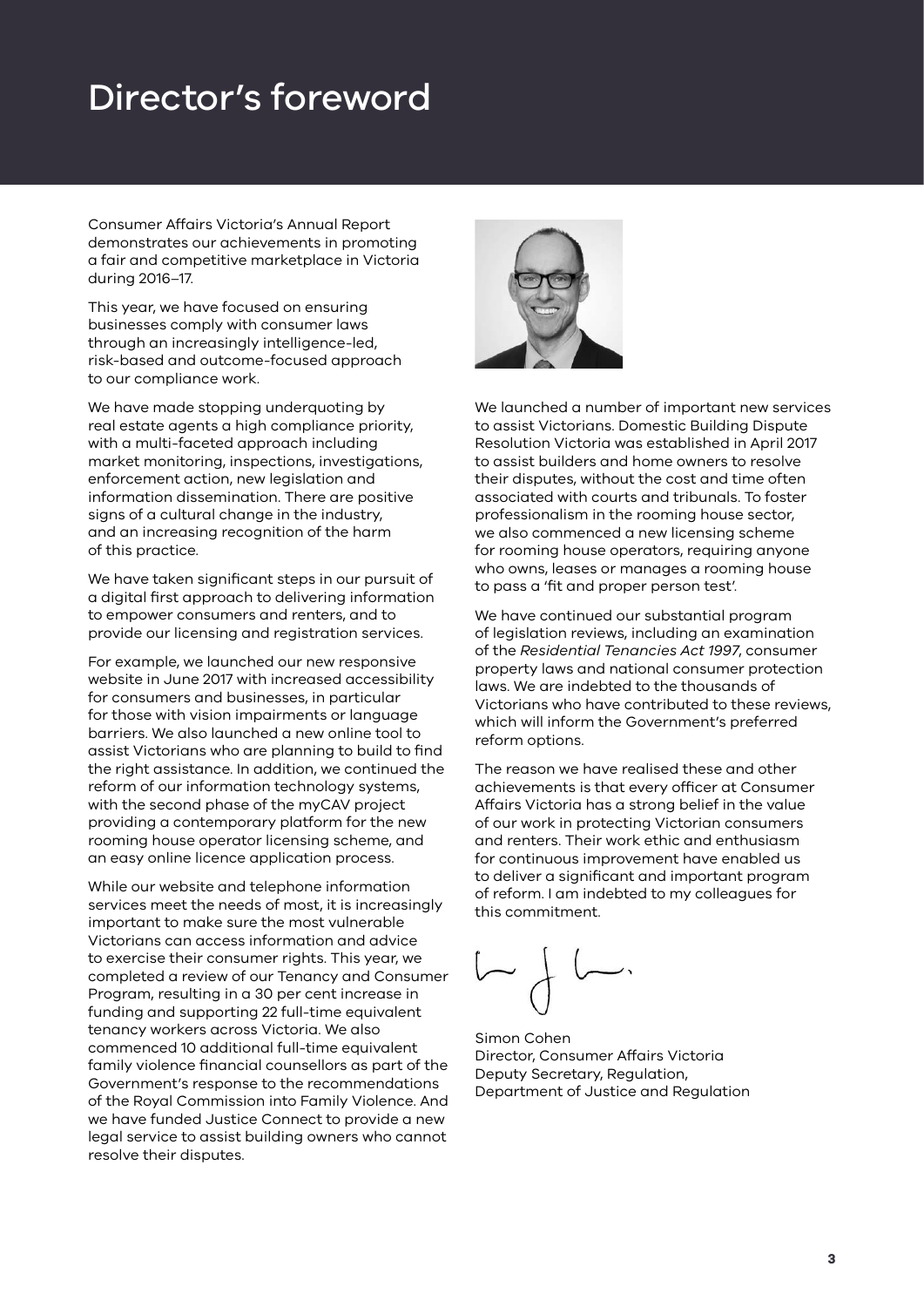Consumer Affairs Victoria: Annual Report 2016–17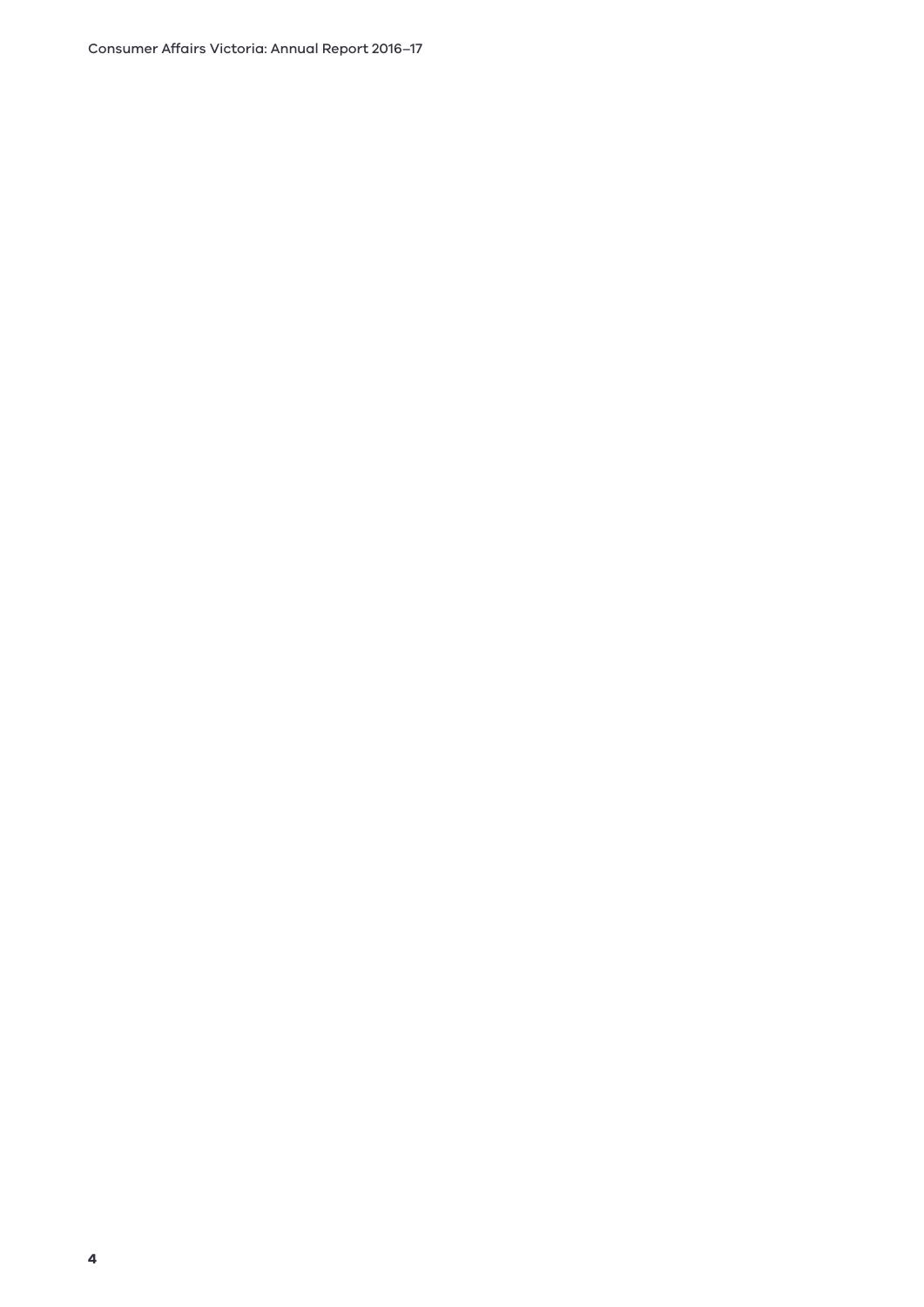# **Contents**

| Goal 1: Businesses are compliant with consumer laws  9<br>Goal 2: Victorians exercise their consumer rights 18<br>Goal 4: A modern and effective consumer law framework 26<br>Goal 5: A sustainable and innovative regulator  30 |  |
|----------------------------------------------------------------------------------------------------------------------------------------------------------------------------------------------------------------------------------|--|
|                                                                                                                                                                                                                                  |  |
|                                                                                                                                                                                                                                  |  |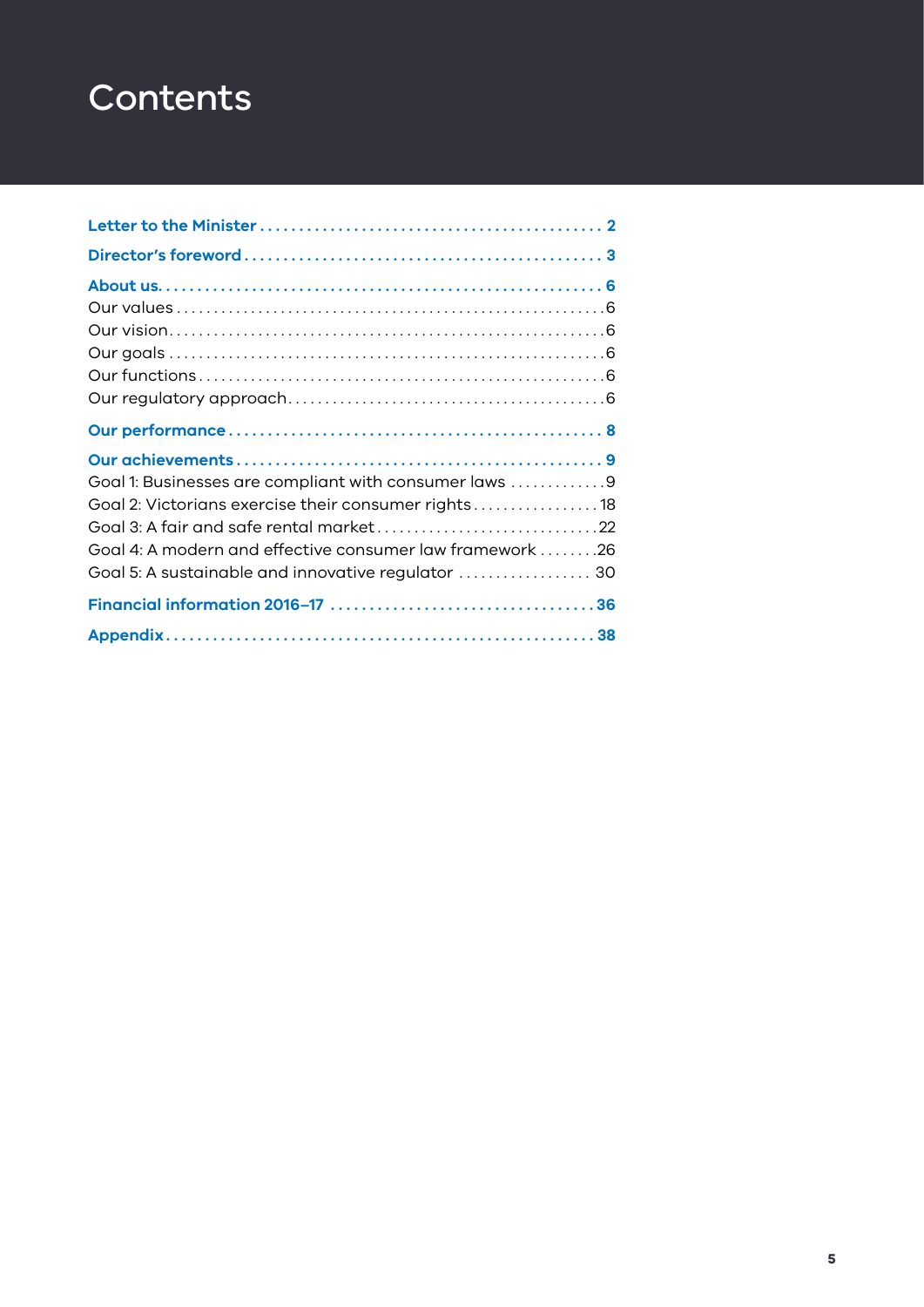# <span id="page-5-0"></span>About us



Consumer Affairs Victoria is the state's consumer affairs regulator, operating within the national consumer protection framework. We are part of the Regulation Division of the Victorian Government Department of Justice and Regulation.

## **Our values**

Department of Justice and Regulation promotes and embraces the values of:

- working together
- making it happen
- respecting other people
- serving the community
- acting with integrity.

These values are the basis for the way we do business and are demonstrated every day through the actions of our staff.

### **Our vision**

A fair and competitive marketplace in Victoria.

# **Our goals**

- Businesses are compliant with consumer laws
- Victorians exercise their consumer rights
- A fair and safe rental market for Victorians
- A modern and effective consumer law framework
- A sustainable and innovative regulator

# **Our functions**

Our purpose is to help Victorians be responsible and informed businesses and consumers.

To do this we:

- provide information and advice to consumers, tenants, businesses and landlords on their rights, responsibilities and changes to relevant laws
- register and license certain businesses and occupations
- enforce and ensure compliance with consumer laws
- review and advise the Victorian Government on the consumer protection framework.

We provide administrative support to several statutory offices and bodies including the Business Licensing Authority, the Estate Agents Council, the Motor Car Traders Claims Committee and the Residential Tenancies Bond Authority.

# **Our regulatory approach**

Our approach to regulation includes implementing and enforcing laws in order to steer the behaviour of regulated entities, with the objective of ensuring a safe and competitive Victorian marketplace, where businesses comply with laws and consumers exercise their rights.

Our regulatory approach is intelligence-led, risk-based and outcome-focused.

Our regulatory approach enables us to target the conduct which poses the highest risk to Victorians, while making the best use of our available resources.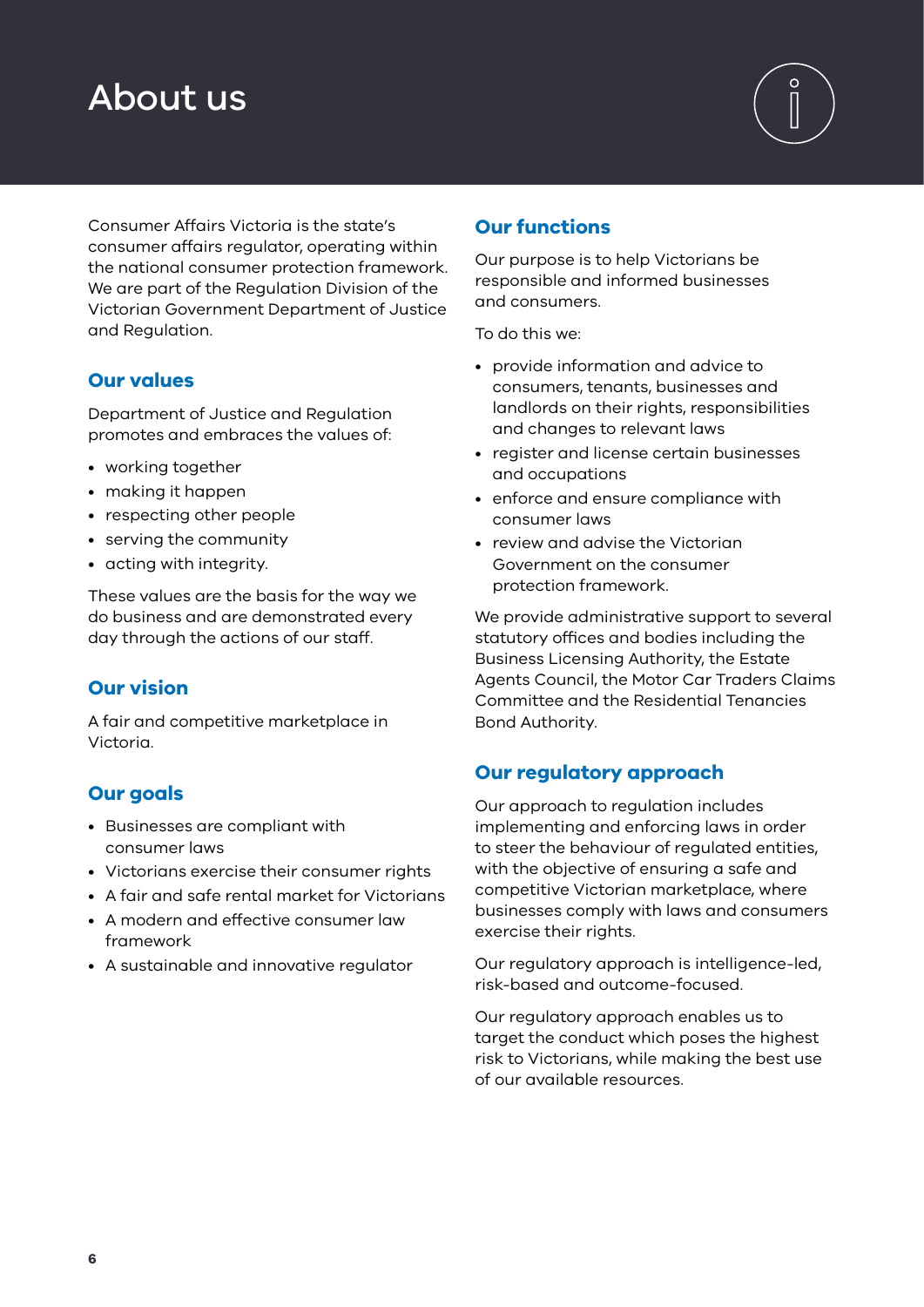#### **Intelligence-led**

A core element of our regulatory approach is the effective use of intelligence to inform decision making about how to manage key compliance laws.

Intelligence gathered in the course of our regulatory operations is supplemented by other sources, including national information shared among Australian Consumer Law (ACL) regulators, and from local councils, state regulators, law enforcement, and industry stakeholders, online forums and social media. For example, information provided from auditors' reports on estate agents trust accounts alerts us to businesses who may have problematic practices, so we can prioritise inspection activity.

We also receive a large number of reports from consumers about business conduct or potential breaches of the law. While we do not pursue all of these individually, we use them as an important source of intelligence that helps us assess risks and take action as appropriate.

#### **Risk-based**

Where possible, we aim to identify and treat risks before they lead to actual consumer harm.

Regulatory risks are market behaviours that:

- represent non-compliance with the laws we administer
- present potential or realised consumer harm
- have an impact on our ability to be an effective regulator
- require a regulatory response due to public concern.

We put our effort where it counts and target the areas of greatest risk and harm.

We monitor markets and use evidence to shape a targeted compliance program, focusing on those issues that pose the highest risk to Victorians. Levels of risk are determined according to evidence or likelihood of consumer harm. Risks can take many forms – for example, risks posed by:

- a particular product
- the conduct of an individual business
- a new or emerging business practice, or
- the conduct or business model of an entire industry.

#### **Outcome-focused**

We use a range of compliance tools, underpinned by a compliance strategy that ultimately seeks to affect market outcomes. We make decisions on compliance actions in order to achieve outcomes that deter unlawful conduct, and promote future compliance.

We take enforcement action to serve the public interest. We exercise discretion, focusing on actions that can bring beneficial outcomes to all consumers. We do not take action on behalf of individuals to obtain redress.

The nature of the problem and the desired outcome determine which compliance and enforcement tools we use. Our key objective is voluntary compliance, so whenever possible, our engagements with business will be for the purposes of compliance assistance and education.

However, when the issue is high-risk or requires urgent action to stop conduct, we may move straight to court action. For systemic issues, we may adopt a multi-faceted compliance strategy using several tools in combination, to target an entire industry.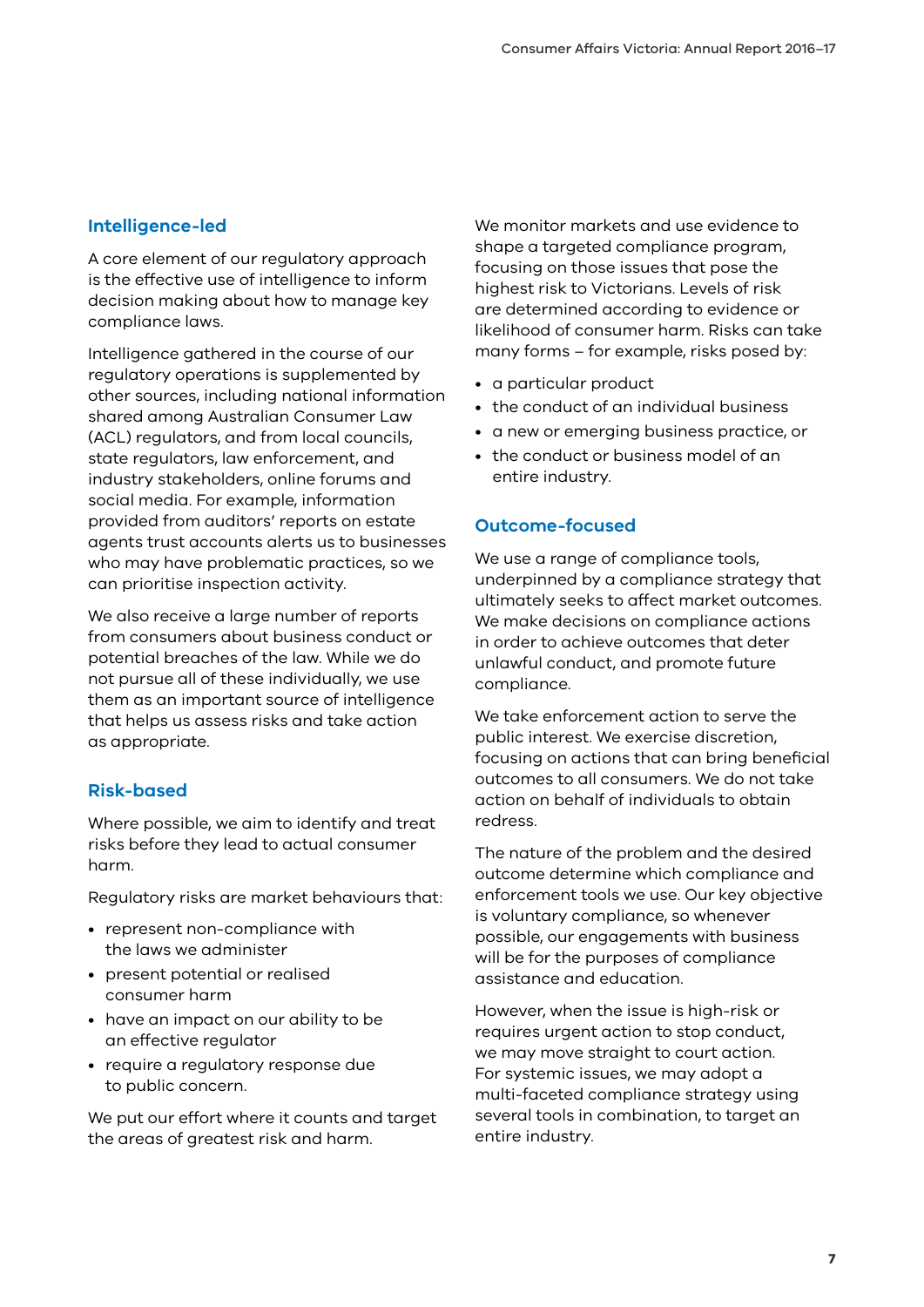# <span id="page-7-0"></span>Our performance

This section provides a report of our performance against targets specified in the Budget Paper Number 3 2016–17.

For budget purposes, outputs are defined as those goods and services provided to government by departments, agencies, statutory bodies and through funding provided to others, such as community agencies.

#### **Table 1: Performance against targets for output measures**

|                                                                                                                                                                                             | <b>Unit of</b><br>measure | $2014 - 15$<br><b>Actual</b> | $2015 - 16$<br><b>Actual</b> | $2016 - 17$<br><b>Target</b> | $2016 - 17$<br><b>Actual</b> |
|---------------------------------------------------------------------------------------------------------------------------------------------------------------------------------------------|---------------------------|------------------------------|------------------------------|------------------------------|------------------------------|
| Quantity                                                                                                                                                                                    |                           |                              |                              |                              |                              |
| Information and advice provided to<br>consumers, tenants and businesses:<br>through telephone service <sup>1</sup>                                                                          | number                    | 352,369                      | 349,985                      | 354,500                      | 325,773                      |
| Information and advice provided to<br>consumers, tenants and businesses:<br>through other services including written<br>correspondence, face-to-face and dispute<br>assistance <sup>2</sup> | number                    | 129,430                      | 123,309                      | 124,300                      | 114,176                      |
| Compliance activities, from compliance<br>assistance through to court actions <sup>3</sup>                                                                                                  | number                    | 11,344                       | 9,774                        | 9,600                        | 9,075                        |
| Transactions undertaken: registration<br>and licensing transactions                                                                                                                         | number                    | 70,679                       | 88,221                       | 84,000                       | 84,154                       |
| Transactions undertaken: Residential<br>Tenancies Bonds Authority (RTBA)<br>transactions                                                                                                    | number                    | 432,569                      | 447,934                      | 457,000                      | 454,238                      |
| Quality                                                                                                                                                                                     |                           |                              |                              |                              |                              |
| Rate of compliance with key consumer laws                                                                                                                                                   | per cent                  |                              | 97.6                         | 95                           | 98.2                         |
| <b>Timeliness</b>                                                                                                                                                                           |                           |                              |                              |                              |                              |
| Regulatory functions delivered within agreed<br>time frames                                                                                                                                 | per cent                  | 90.5                         | 95.7                         | 93                           | 93.8                         |
| Cost                                                                                                                                                                                        |                           |                              |                              |                              |                              |
| Total output cost <sup>4</sup>                                                                                                                                                              | \$ million                | 119.1                        | 115.3                        | 126.3                        | 134.4                        |

1 The actual is lower than target due to a reduction in call volumes. This is in line with CAV's strategic intent to increase uptake of its digital services, thereby reducing the need for further telephone assistance.

2 The actual is lower than target due to increased complexity of financial counselling cases limiting the number of clients assisted by funded agencies, as well as decreases in written correspondence received by CAV.

3 The actual is lower than target as planned market monitoring activity was not required as a result of sufficient information being obtained to assure major investigations.

4 The actual is higher than target due to costs involved in the establishment of Domestic Building Dispute Resolution Victoria and higher than expected claims arising from the defalcation of estate agent trust funds.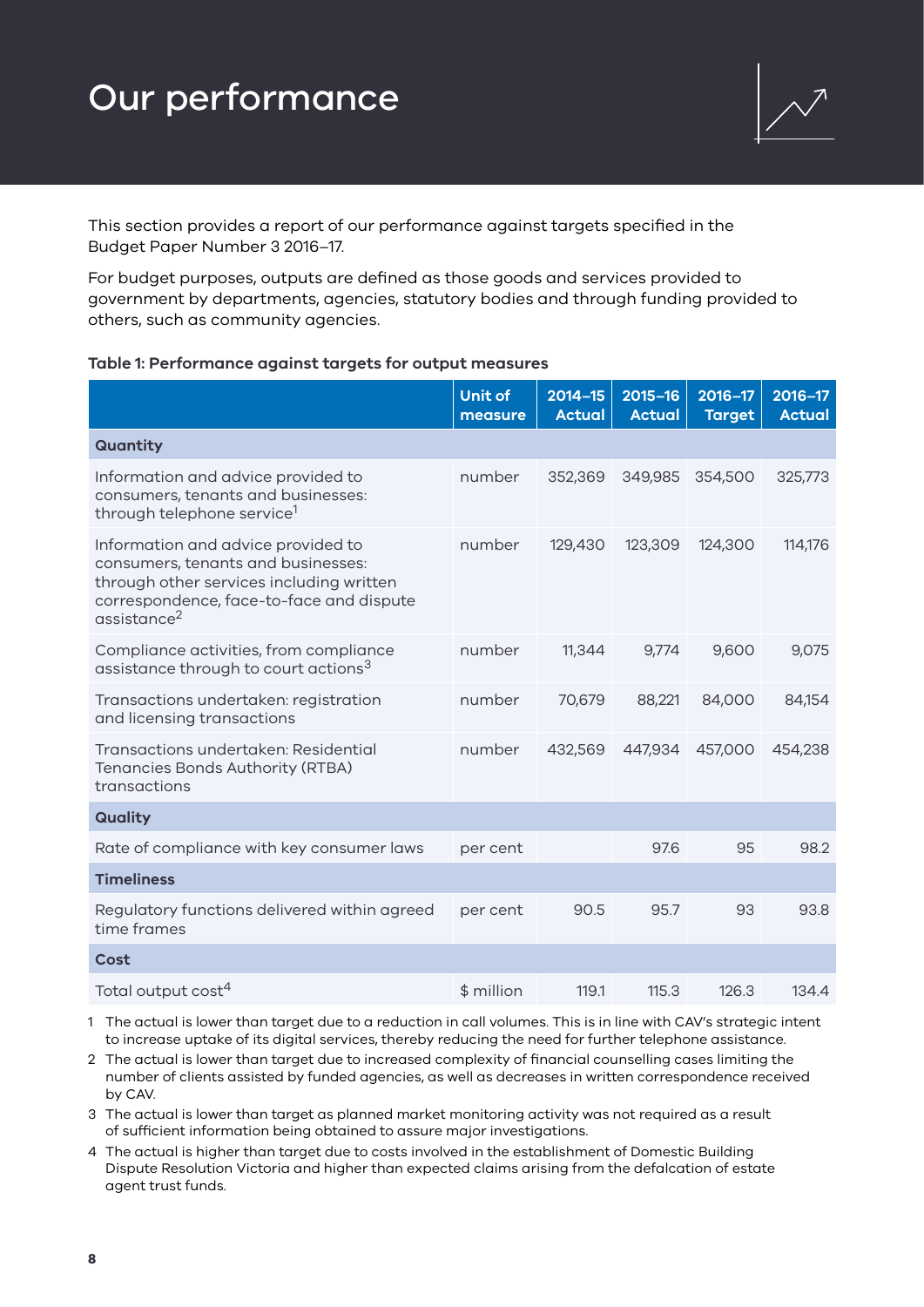# <span id="page-8-0"></span>Our achievements



Our achievements are presented under each of our corporate goals, providing data on our outputs and case studies highlighting our work.

# Goal 1: Businesses are compliant with consumer laws

The key to achieving a fair and competitive marketplace is ensuring that businesses comply with consumer laws. We focus on achieving high levels of business compliance by working with industry and our partners. We continue to support businesses to be compliant and provide them with tools that support them to meet their obligations. Under our integrated, risk-based approach to compliance, we act quickly against those causing most harm, protecting consumers earlier, more efficiently and more effectively.

#### **Highlights**

In 2016–17 we used a range of regulatory tools to address poor conduct by businesses and significant breaches of consumer protection laws. Table 2 provides an overview of our actions in meeting this goal.

As part of our state-wide inspection program, we inspected more than 5,700 Victorian businesses across a range of industries, to promote and test compliance with key consumer protection laws.

We undertook a range of enforcement actions against businesses for unfair and illegal practices, achieving significant outcomes to better protect Victorians.

We responded quickly to emerging product safety issues, seizing more than 65,000 non-compliant products. Over 6,000 were destroyed including children's toys, household cots, portable swimming pools and monkey bikes.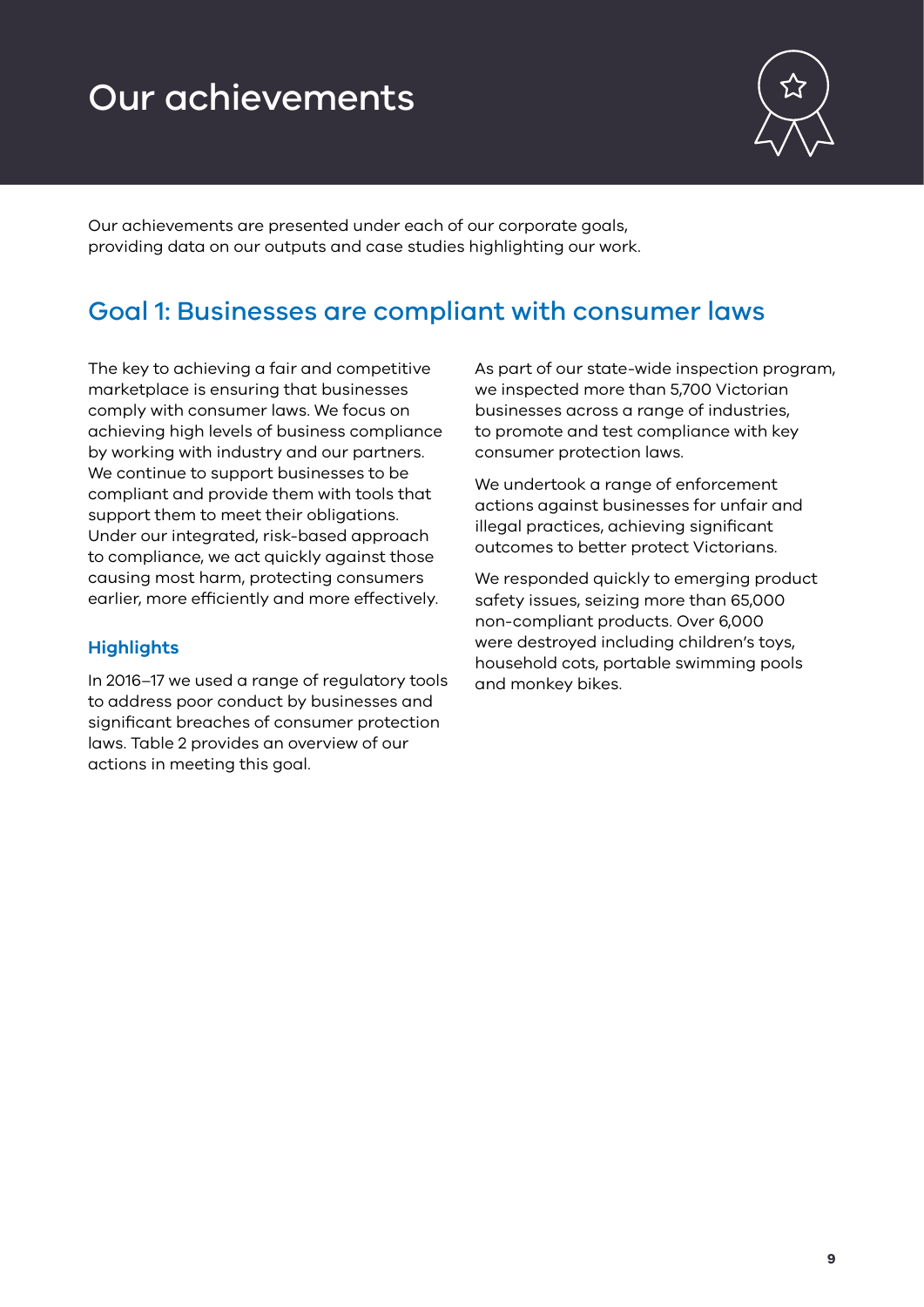|                                                                                                                    | $2014 - 15$ | $2015 - 16$ | 2016-17 |
|--------------------------------------------------------------------------------------------------------------------|-------------|-------------|---------|
| <b>Compliance</b>                                                                                                  |             |             |         |
| Inspections                                                                                                        | 3,470       | 5,796       | 5,769   |
| Investigations <sup>2</sup>                                                                                        | 161         | 152         | 105     |
| Market monitoring activity <sup>3</sup>                                                                            | 802         | 960         | 411     |
| Businesses engaged through the Better Business Initiative                                                          | 80          | 68          | 121     |
| Parties to criminal proceedings, appeals and rehearings                                                            | 21          | 18          | 18      |
| Parties to civil proceedings                                                                                       | 66          | 57          | 41      |
| Parties signed to enforceable undertakings                                                                         | 17          | 11          | 22      |
| <b>Registrations and licensing<sup>4</sup></b>                                                                     |             |             |         |
| Annual returns, updates or cancellations processed for<br>incorporated associations, fundraisers and co-operatives | 36,243      | 55,826      | 51,157  |
| Total registration and licensing transactions                                                                      | 70,679      | 88,221      | 84,154  |

#### **Table 2: Compliance, registrations and licensing activities undertaken in 2016–171**

1 Data in Table 2 varies between years based on our regulatory risk priorities, government policy, the nature of our compliance program and the cyclical nature of our integrated compliance approach.

- 2 The increased complexity of investigations in 2016–17, largely influenced by underquoting matters, resulted in lower volumes.
- 3 Market monitoring activity reduced in 2016–17 as a result of sufficient information being obtained to assure major investigations.

4 Registration transactions have increased since 2014–15 due to the introduction of the online portal myCAV, making it easier for incorporated associations to maintain their details.

#### **Ethanol burners**

In December 2016, Consumer Affairs Minister Marlene Kairouz and other state and territory consumer affairs ministers imposed an interim ban on the use of portable decorative ethanol burners in Victoria, after serious injuries were reported throughout Australia raising concerns about their safety. The ban applied to all tabletop devices and to certain freestanding devices that did not have specified safety features and warnings.

In response to this issue, our inspectors visited over 300 retailers, further promoting the important safety message, with retailers responding by voluntarily removing more than 1,000 decorative burners from sale.

The interim ban was critical in ensuring consumers' safety while a Commonwealth response was developed, resulting in a new national mandatory standard, which was introduced in July 2017.

### **Underquoting**

Underquoting causes significant frustration and disappointment for potential buyers, and costs in time and money spent undertaking pre-purchase inspections for properties that they could never realistically afford.

Our inspection program continued to focus on estate agents' compliance with laws. We conducted 227 auction and underquoting inspections.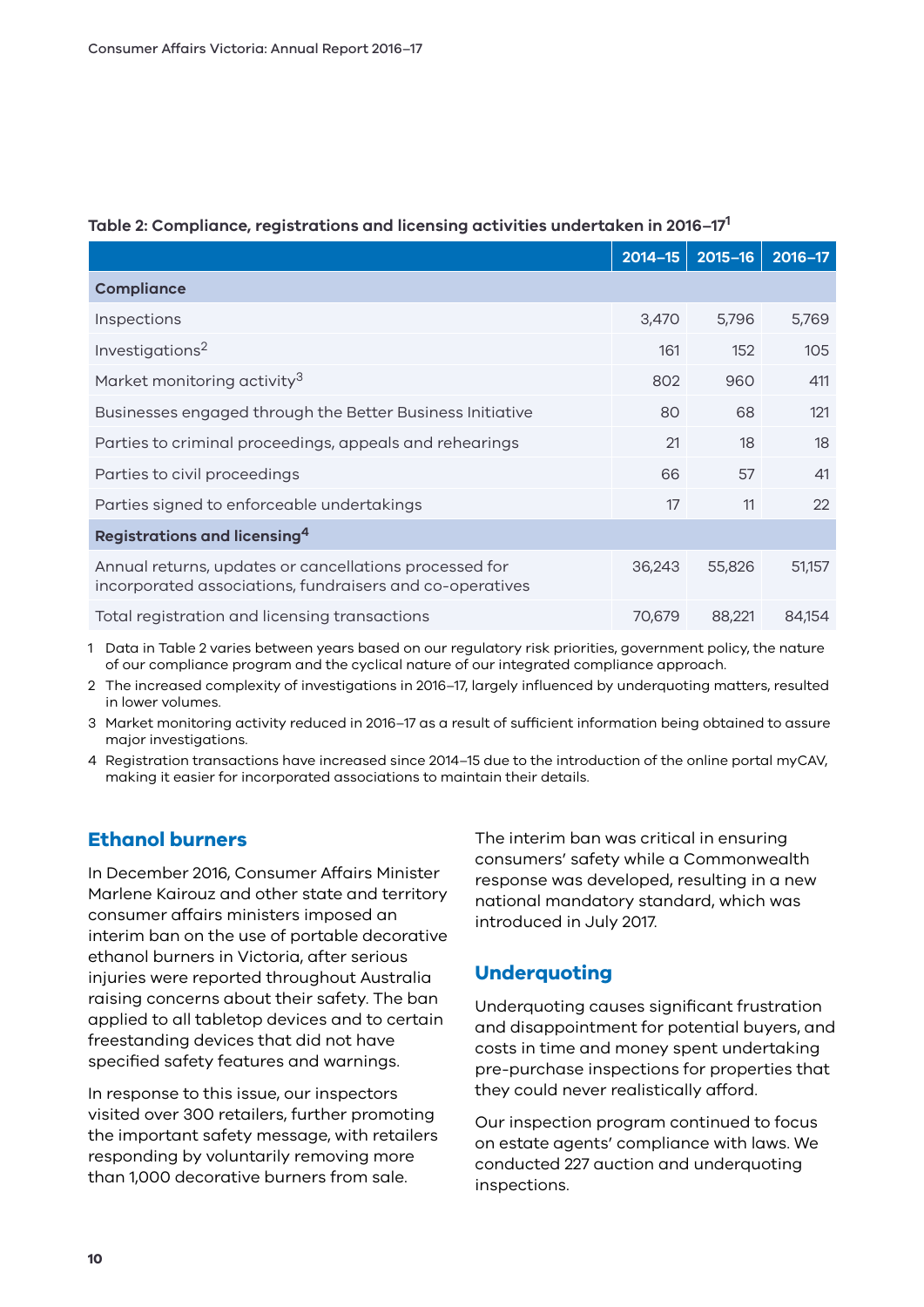We took strong enforcement action when laws were not followed. The Federal Court of Australia found that estate agency, Hocking Stuart (Richmond) Pty Ltd ACN 080 596 603 had engaged in misleading and deceptive conduct, and made false and misleading representations in contravention of the Australian Consumer Law and Australian Consumer Law (Victoria). Our investigation revealed the agency had advertised price ranges lower than the expected selling price in the marketing of 11 properties in Richmond and Kew. The agency was penalised \$330,000 and agreed to pay costs of \$80,000.

## **Misuse of real estate trust account money**

Buying or selling a home is the biggest financial transaction many people undertake in their lifetime, and most Victorians put their trust in an estate agent to sell their home. One of many protections for buyers and sellers under the *Estate Agents Act 1980* is the requirement for estate agents to keep money they receive on behalf of any other person in a separate trust account. Failing to handle trust account money appropriately may result in property owners being adversely affected and property purchases being delayed or failing, causing emotional and financial stress for those involved.

During 2016–17, we conducted 810 trust account inspections for compliance with laws and processed over 2,400 trust account audits.

In January 2017, we commenced criminal proceedings against Judy Nguyen, the sole director of JNT Law Investments Pty Ltd (in Liq) ACN 161 495 905 and an employee agent, Joseph Ngo, for alleged breaches of the *Estate Agents Act 1980* relating to trust account defalcations of over \$2 million.

JNT operated LJ Hooker franchises in Glen Waverley, Keysborough, Mount Waverley, Burwood, Doncaster and Box Hill.

We paid claims totalling more than \$2 million to property owners or purchasers who suffered loss as a result of these former LJ Hooker franchises. The Victorian Property Fund was established under the *Estate Agents Act 1980* to provide protections to consumers who suffer financial loss due to actions of an estate agent.

## **Upholding rooming house standards**

Rooming house tenants are some of our community's most vulnerable people and rooming house minimum standards are in place to help protect them. These standards relate to privacy, security, safety and amenity in rooming houses.

This year we inspected 621 rooming houses across Victoria, to ensure they complied with rooming house minimum standards.

We took action against SLM Housing Pty Ltd ACN 155 513 992, formerly one of Victoria's largest rooming house operators, for offences primarily relating to rooming houses that failed to comply with minimum standards in residents' rooms, common areas and facilities. SLM Housing also failed to display signs advising residents of their rights.

In December 2016, SLM Housing was found guilty of 126 charges for failing to comply with requirements under the *Residential Tenancies Act 1997*, relating to a number of breaches of the minimum standards at 25 rooming houses it operated.

SLM Housing was convicted in the Broadmeadows Magistrates' Court and ordered to pay an \$80,000 fine, as well as legal costs totalling more than \$16,000.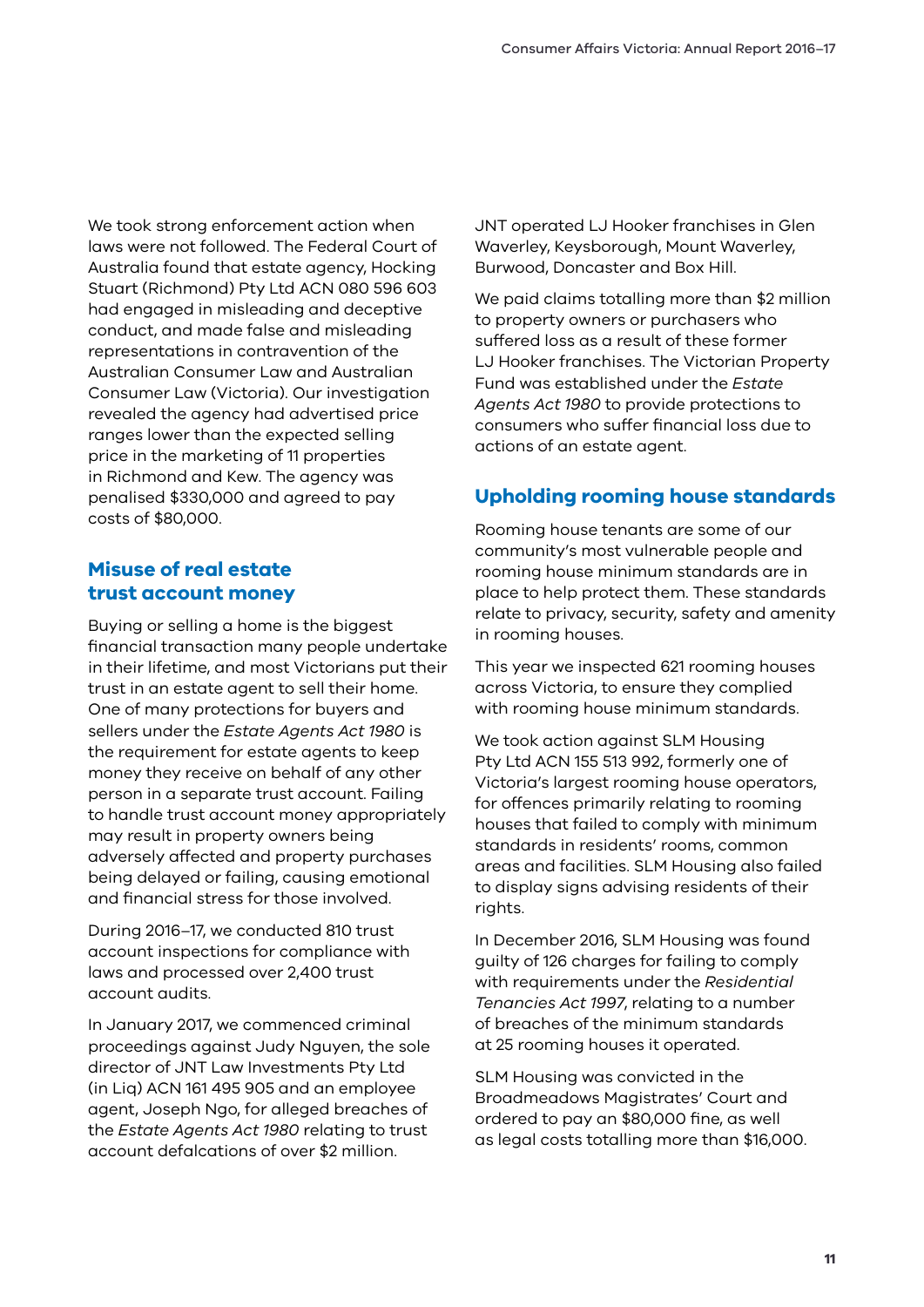|                                        | <b>New applications lodged</b> |             |             | <b>Total on register</b> |             |             |
|----------------------------------------|--------------------------------|-------------|-------------|--------------------------|-------------|-------------|
|                                        | $2014 - 15$                    | $2015 - 16$ | $2016 - 17$ | $2014 - 15$              | $2015 - 16$ | $2016 - 17$ |
| Estate agents                          | 1,216                          | 1,582       | 1,581       | 11,679                   | 12,458      | 13,230      |
| Motor car traders                      | 149                            | 154         | 158         | 2,127                    | 2,111       | 2,056       |
| Incorporated associations              | 1,980                          | 2,126       | 1,837       | 39,665                   | 40,577      | 41,212      |
| Co-operatives                          | 25                             | 23          | 25          | 602                      | 573         | 540         |
| Fundraisers                            | 938                            | 980         | 631         | 2,265                    | 2,091       | 2,029       |
| Second-hand dealers<br>and pawnbrokers | 350                            | 331         | 348         | 4,120                    | 3,865       | 3,723       |
| Patriotic funds                        | 6                              | 6           | $\circ$     | 600                      | 591         | 563         |
| Limited partnerships                   | 16                             | 55          | 38          | 286                      | 342         | 366         |
| Conveyancers                           | 92                             | 99          | 92          | 768                      | 820         | 877         |
| Owners corporation managers            | 74                             | 80          | 79          | 621                      | 638         | 659         |
| Retirement villages                    | 12                             | 14          | 13          | 426                      | 439         | 447         |
| Funeral service providers              | 10 <sup>°</sup>                | 10          | 14          | 424                      | 434         | 448         |
| Sex work service providers (licensees) | 10                             | 13          | 15          | 133                      | 125         | 125         |
| Sex work brothel managers              | 178                            | 179         | 167         | 710                      | 702         | 675         |

# **Table 3: Registers administered by Consumer Affairs Victoria**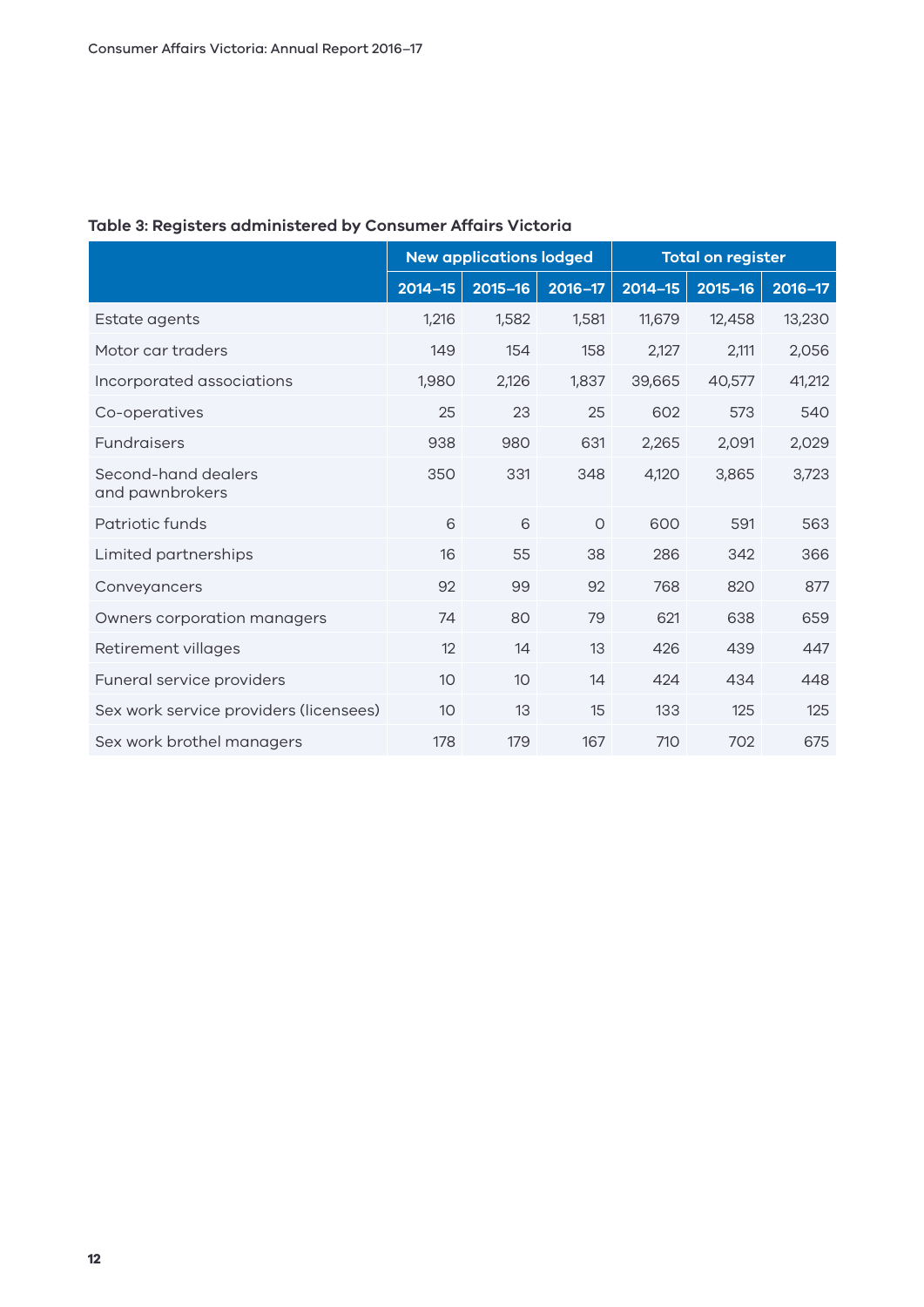# **Enforcement actions**

We took a range of enforcement actions in 2016–17. Actions completed or in progress at 30 June 2017 are outlined in the tables below.

| <b>Legislation</b>                                                                                                  | <b>Parties</b>                                                                                                                                                                                                                                                                                         |
|---------------------------------------------------------------------------------------------------------------------|--------------------------------------------------------------------------------------------------------------------------------------------------------------------------------------------------------------------------------------------------------------------------------------------------------|
| Australian Consumer Law<br>(Victoria)                                                                               | Xi Lian Kaing<br>CTM Australia Pty Ltd<br>Michael Sklovsky Pty Ltd<br>Michael Gregory Weigall Sklovsky<br><b>Toby Lepoer Darvall</b>                                                                                                                                                                   |
| Australian Consumer<br>Law (Victoria) and Estate<br>Agents Act 1980                                                 | Hussein Saad<br>Village Real Estate (Newport) Pty Ltd<br>Martin John Rankin<br>Jerry Caleca<br>L & L Dardha Real Estate Pty Ltd<br>O'Brien Real Estate Croydon Pty Ltd<br>Next Gen Real Estate Pty Ltd<br><b>Achilles Mantsos</b><br>Superior Realty Pty Ltd<br>Fadi Khoder<br><b>Evangelos Nestor</b> |
| Australian Consumer<br>Law (Victoria) and Estate<br>Agents Act 1980 and<br><b>Residential Tenancies</b><br>Act 1997 | Unilodge Australia Pty Ltd<br>College House Management Pty Ltd                                                                                                                                                                                                                                         |
| Estate Agents Act 1980                                                                                              | 746 Student Services Pty Ltd                                                                                                                                                                                                                                                                           |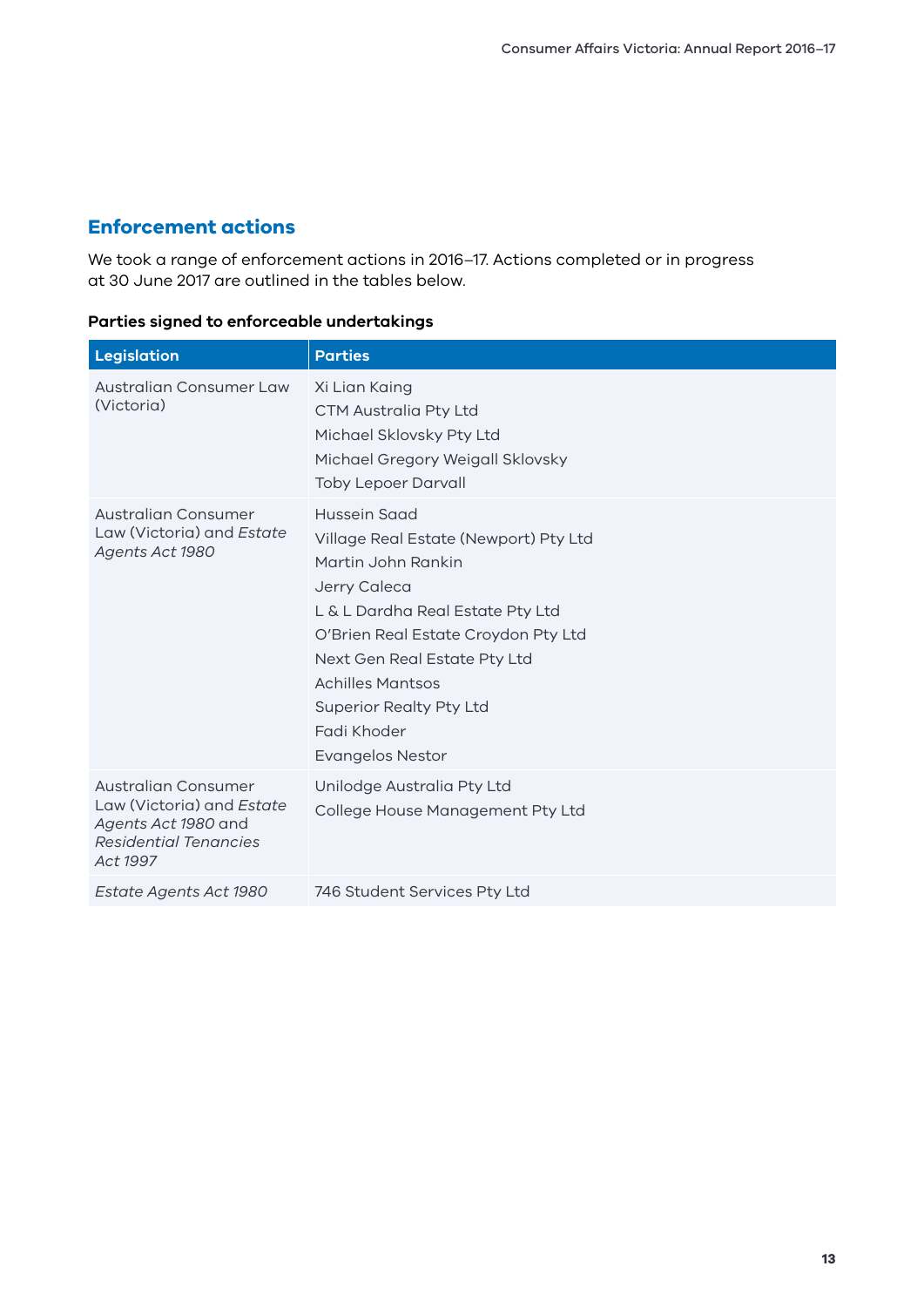### **Court and tribunal matters**

#### **Prosecutions finalised**

| <b>Legislation</b>                                          | <b>Parties</b>                                                                                              |
|-------------------------------------------------------------|-------------------------------------------------------------------------------------------------------------|
| Australian Consumer Law<br>(Victoria)                       | Daniel Chung Keat Long<br>Adnan Dennaoui<br>Ezy Lite Pty Ltd<br>Local Blue Pages Pty Ltd<br>Les Papaioannou |
| <b>Australian Consumer Law</b><br>and Fair Trading Act 2012 | <b>Brendan Lansley</b>                                                                                      |
| <b>Domestic Building</b><br>Contracts Act 1995              | Lauren Kate Smith<br>LKS Lifestyle Solutions Pty Ltd<br>Andrew Michael Renn                                 |
| Estate Agents Act 1980                                      | Robert Firweis<br>Aldergate Nominees Pty Ltd<br><b>Tracey Anne Smith</b>                                    |
| Motor Car Traders Act 1986                                  | Mithila Domingo<br>Melbourne Prestige Cars Pty Ltd<br>Saleh Ibrahim                                         |
| <b>Residential Tenancies</b><br>Act 1997                    | <b>SLM Housing Pty Ltd</b>                                                                                  |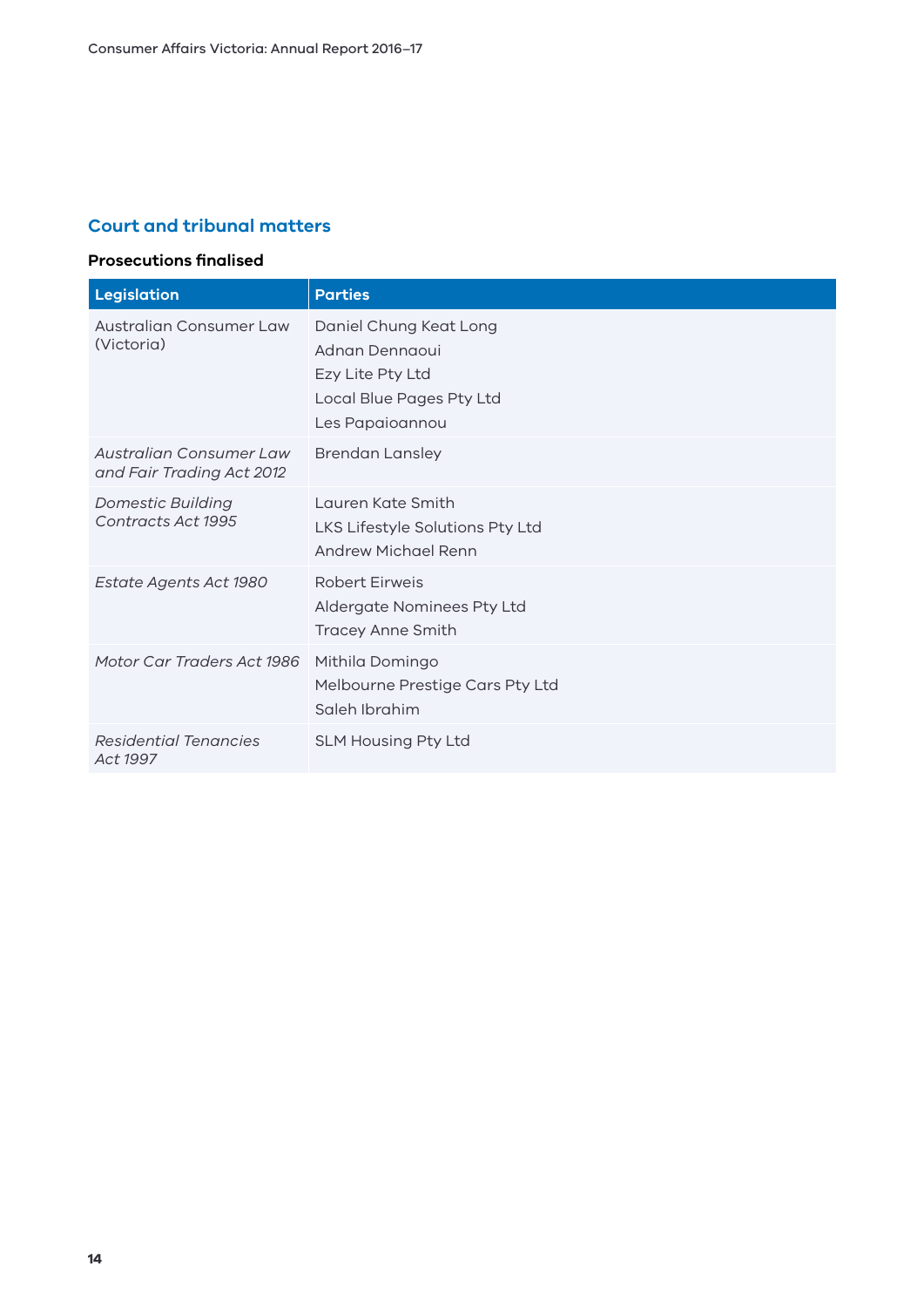### **Civil proceedings (including disciplinary inquiry and appeals)**

| <b>Legislation</b>                       | <b>Parties</b>                                                                                                                                                                                                           |
|------------------------------------------|--------------------------------------------------------------------------------------------------------------------------------------------------------------------------------------------------------------------------|
| Australian Consumer Law<br>(Victoria)    | John Stanley Heath<br>ADG Windows Pty Ltd<br>Illawong Retirement Group Pty Ltd<br>Illawong Lakeside Retirement Pty Ltd<br>Vladymir Martyniuk<br>David James Donald<br>Hocking Stuart (Richmond) Pty Ltd                  |
| Conveyancers Act 2006                    | Bonzi Group Pty Ltd<br>Meganita Marranu                                                                                                                                                                                  |
| Estate Agents Act 1980                   | Michael Andrew John Hoban<br>Joel Phillip Murray<br>John Talia<br>Secretary to the Department of Justice and Regulation<br>v Century 21 Australia Pty Ltd<br>LMG Commercial Property Services Pty Ltd<br>Leo Mark Grogan |
| <b>Residential Tenancies</b><br>Act 1997 | Ben Alexander Strachan<br>HouseShare Melbourne Pty Ltd<br>Strachan Research Pty Ltd                                                                                                                                      |

#### **Administrative review**

| Legislation                                         | <b>Parties</b>                                                                     |  |
|-----------------------------------------------------|------------------------------------------------------------------------------------|--|
| On behalf of the Business Licensing Authority       |                                                                                    |  |
| Estate Agents Act 1980                              | Colin Dixon<br>Lawfords Real Estate Pty Ltd<br>William Lawford<br>Robert Wilkinson |  |
| Pawnbrokers Act 1989                                | Second-Hand Dealers and Aaron Ladner v Business Licensing Authority                |  |
| Sex Work Act 1994                                   | Anthony Booth v Business Licensing Authority                                       |  |
| On behalf of the Motor Car Traders Claims Committee |                                                                                    |  |
|                                                     | Motor Car Traders Act 1986 Lawpoint Mortgages Pty Ltd                              |  |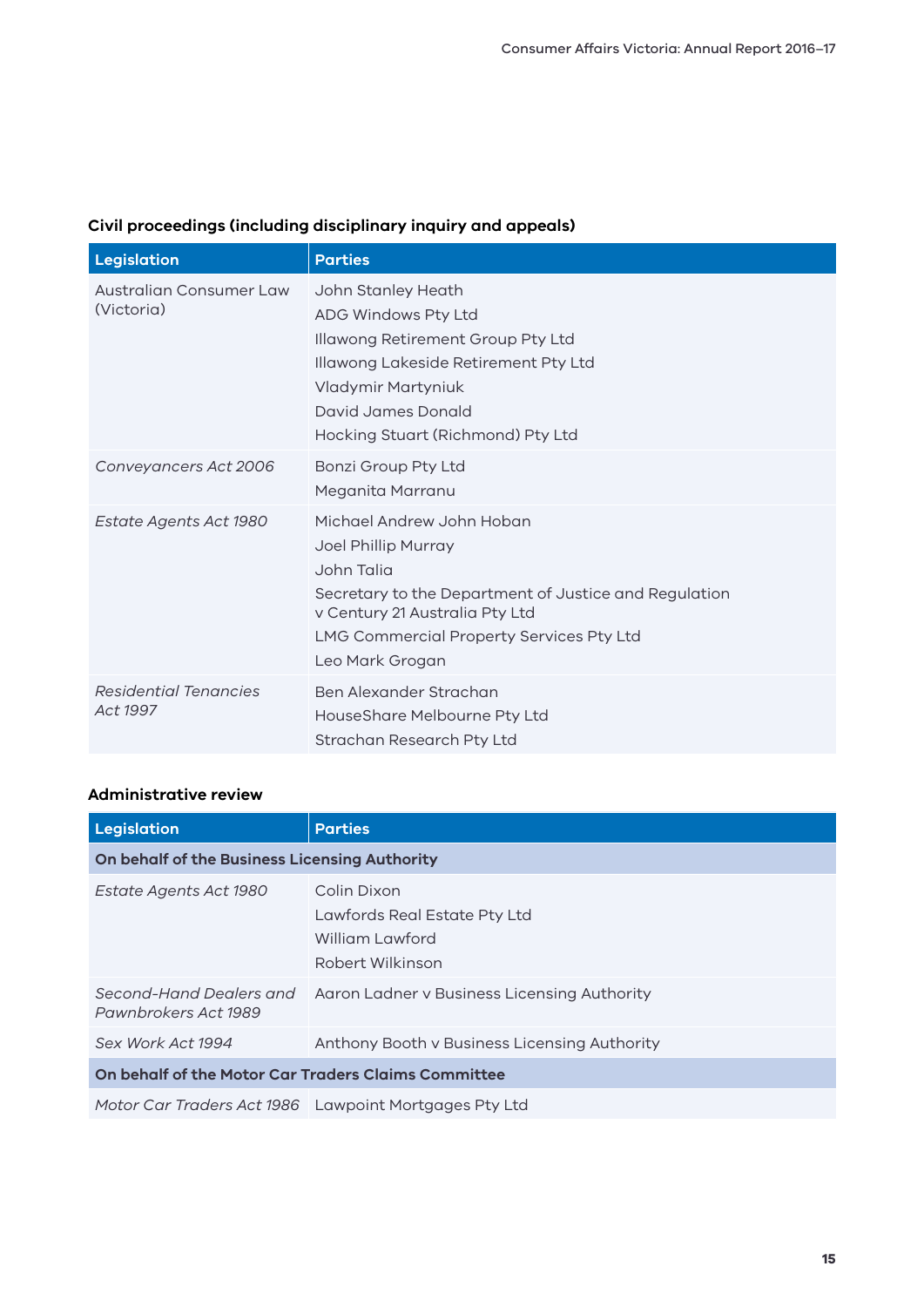### **Ongoing court matters as at 30 June 2017**

#### **Criminal prosecution**

| Legislation                             | <b>Parties</b>                                                                                                             |
|-----------------------------------------|----------------------------------------------------------------------------------------------------------------------------|
| Conveyancers Act 2006                   | Bonzi Group Pty Ltd<br>Meganita Marranu                                                                                    |
| Domestic Building<br>Contracts Act 1995 | Cain Robert Padman                                                                                                         |
| Estate Agents Act 1980                  | Ranelagh Realty Pty Ltd<br>Helen Sly<br>Melbourne Deluxe Real Estate Pty Ltd<br>Paul Pfeiffer<br>Judy Nguyen<br>Joseph Ngo |

### **Civil proceedings (including disciplinary inquiry)**

| <b>Legislation</b>      | <b>Parties</b>                              |
|-------------------------|---------------------------------------------|
| Australian Consumer Law | Fair Group Global Pty Ltd                   |
| (Victoria)              | Fair Financial Pty Ltd                      |
|                         | Bluebell Conveyancing Australia Pty Ltd     |
|                         | Anthony Lee                                 |
|                         | Melbourne South Eastern Real Estate Pty Ltd |
|                         | Domain Register Pty Ltd                     |
|                         | The Reject Shop Ltd                         |
|                         | Annabelle Natalie Gibson                    |
|                         | Daiso Industries (Australia) Pty Ltd        |
|                         | Origo & Co Pty Ltd                          |
|                         | Fletcher & Parker (Balwyn) Pty Ltd          |
|                         | Manningham Property Group Pty Ltd           |
|                         | Kenneth Chappell                            |
|                         | Anastasios Adgemis                          |
|                         | <b>Big Aussie Deals Pty Ltd</b>             |
|                         | Steven Petkovski                            |
|                         | Tim Phan                                    |
|                         | Inkerman Road Nominees Pty Ltd              |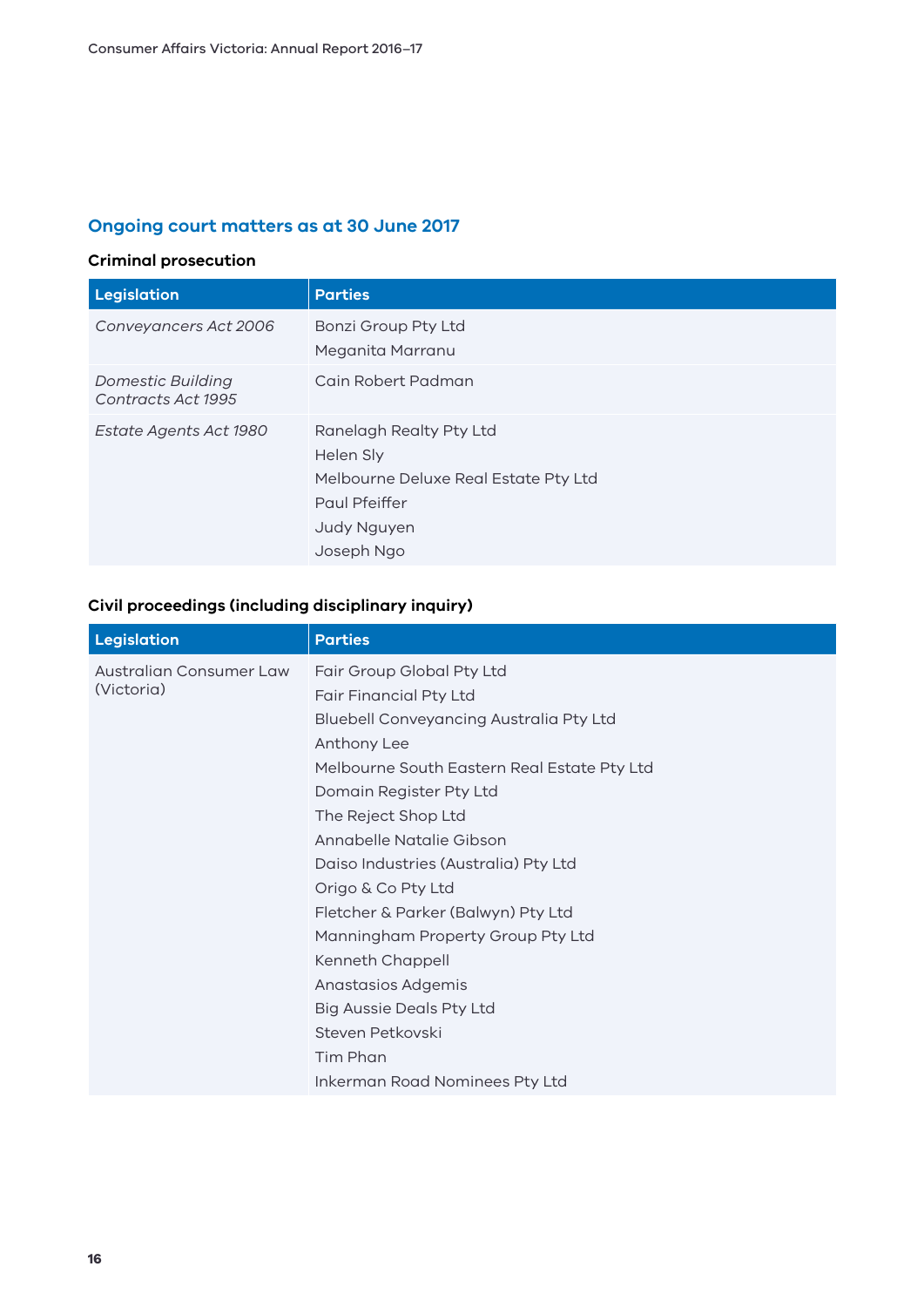| <b>Legislation</b>         | <b>Parties</b>                                                                        |
|----------------------------|---------------------------------------------------------------------------------------|
| Estate Agents Act 1980     | Bill Kaye & Co Pty Ltd                                                                |
|                            | Vassilios Kaimakamis                                                                  |
|                            | Gull and Company Pty Ltd                                                              |
|                            | Dean Anthony Johnson                                                                  |
|                            | Darren James Dean                                                                     |
|                            | Property Express Pty Ltd                                                              |
|                            | Secretary to the Department of Justice & Regulation<br>v Century 21 Australia Pty Ltd |
|                            | <b>Peter Maxwell Simmons</b>                                                          |
|                            | Bonds Real Estate Sales Pty Ltd                                                       |
|                            | Danielle Talia                                                                        |
|                            | Sedinsi Pty Ltd                                                                       |
|                            | Peter Daly                                                                            |
|                            | The Sarain Pty Ltd                                                                    |
|                            | Surinder Surgin                                                                       |
|                            | Peter Giannakidis                                                                     |
|                            | Aaron McDonald                                                                        |
| Motor Car Traders Act 1986 | Wapshott Motors Pty Ltd                                                               |
| Sex Work Act 1994          | Zhao Pan                                                                              |
|                            | Lin Gao                                                                               |
|                            | Joseph Molinari                                                                       |
|                            | Josef Rutten                                                                          |

#### **Administrative review**

| Legislation            | <b>Parties</b>                                                                                                   |
|------------------------|------------------------------------------------------------------------------------------------------------------|
| Estate Agents Act 1980 | Minh Thai                                                                                                        |
|                        | Motor Car Traders Act 1986 Hussain v Business Licensing Authority<br>Andrew Blige v Business Licensing Authority |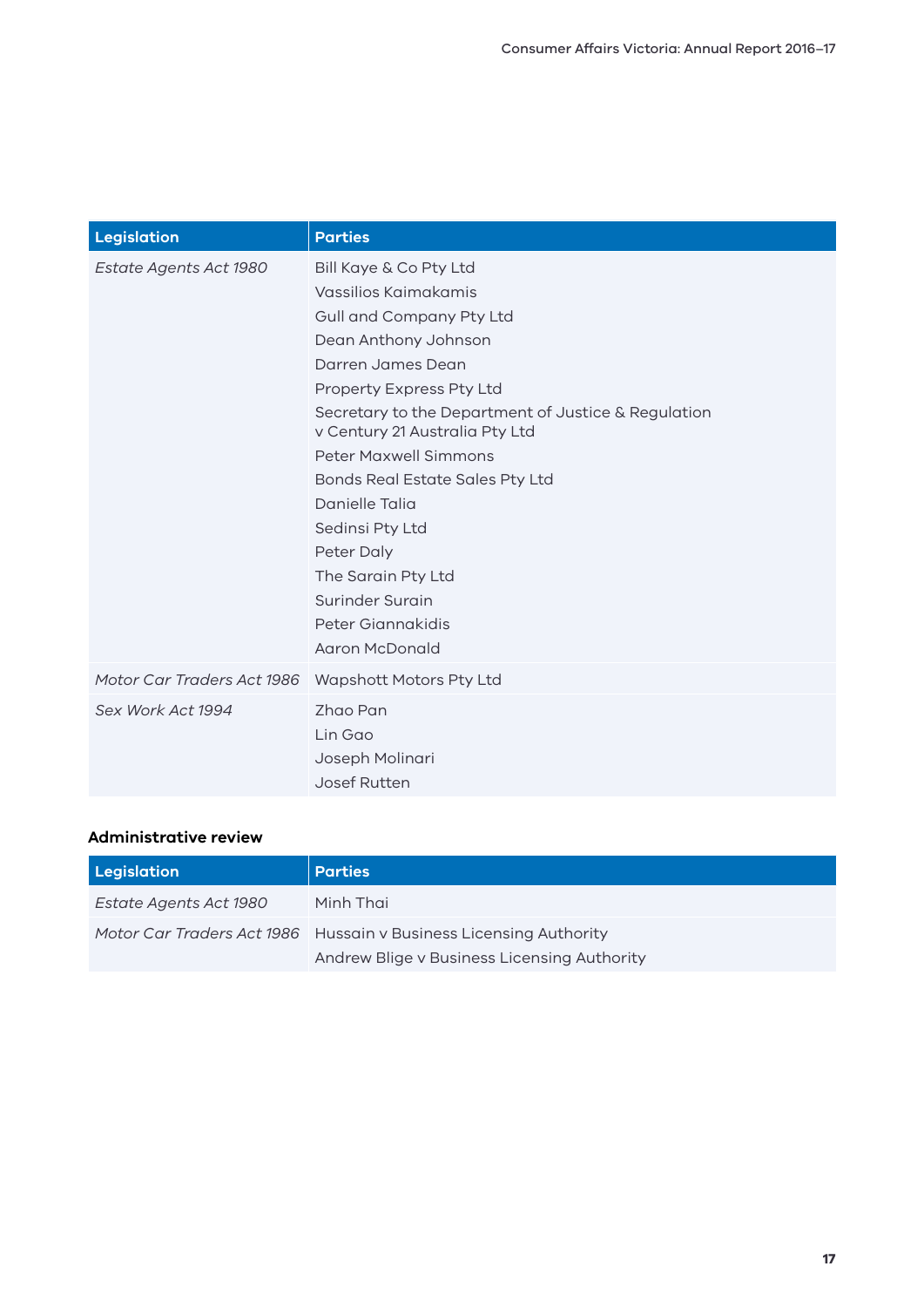# <span id="page-17-0"></span>Goal 2: Victorians exercise their consumer rights

We empower Victorians to exercise their consumer rights by providing them with information and support. We continue to work with partner organisations to improve the information we provide, and to target groups with specialised information needs.

# **Highlights**

In 2016–17, we provided information and advice to over 325,000 callers to our telephone service and responded to almost 60,000 written and online queries. Our social media presence continues to grow with over 36,500 Facebook likes and 9,487 Twitter followers.

In June 2017, we launched a new responsive website providing significant enhancements to usability and accessibility, and enabling seamless access from any device or platform. Our digital first approach provides comprehensive web information that consumers, tenants and businesses can access about issues that affect them. In 2016–17, the CAV website received almost four million visits, an increase of about 500,000 on the previous year. This channel continues to be the most frequented by those accessing our services.

Our myCAV registration system allows over 41,000 registered incorporated associations to access and update their information online. This year incorporated associations made more than 52,000 online transactions.

While we provide the necessary information for consumers to resolve issues themselves, we recognise the importance of providing specialised services to Victorians in need of more intensive support. In 2016–17, over 400 consumers were assisted by the Consumer Advice and Assistance Program, our statewide advocacy service, and over 31,000 were supported by our financial counselling service.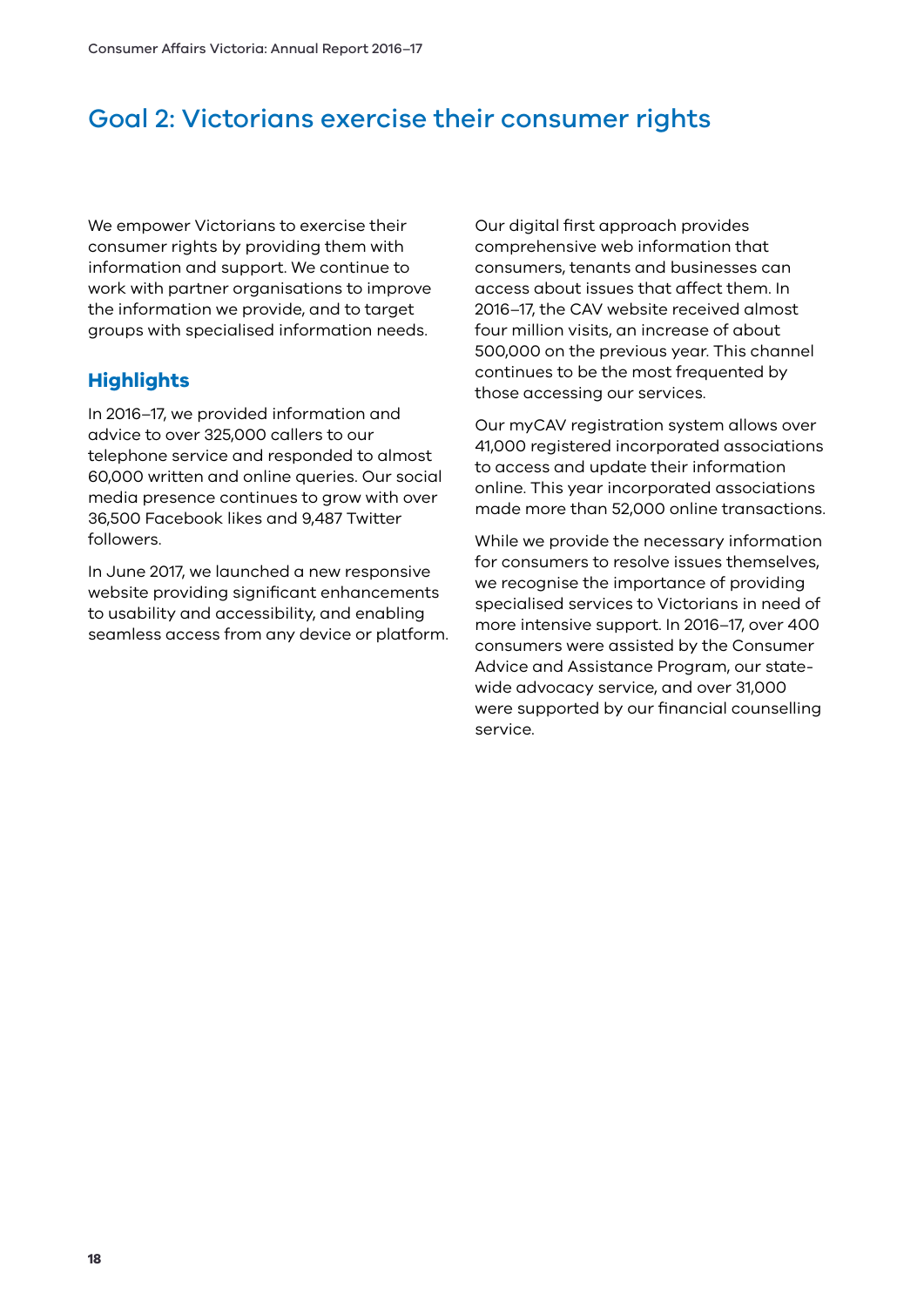|                                                                         | $2014 - 15$ | $2015 - 16$ | $2016 - 17$         |
|-------------------------------------------------------------------------|-------------|-------------|---------------------|
| Information and advice                                                  |             |             |                     |
| Calls answered                                                          | 352,369     | 349,985     | 325,773             |
| Advice provided to resolve disputes                                     |             |             |                     |
| Disputes finalised                                                      | 8,975       | 8,409       | 8,626               |
| <b>Digital</b>                                                          |             |             |                     |
| Website visits                                                          | 2,942,816   | 3,456,755   | 3,956,932           |
| Letters and email contacts                                              | 59,432      | 62,669      | 59,525              |
| <b>Twitter followers</b>                                                | 6,832       | 8,120       | 9,487               |
| Facebook page likes                                                     | 23,628      | 28,548      | 36,555              |
| YouTube video views                                                     | 411,456     | 52,526      | 72,488 <sup>2</sup> |
| <b>Community information</b>                                            |             |             |                     |
| Information sessions                                                    | 931         | 831         | 946                 |
| Face-to-face or intensive assistance (funded community services)        |             |             |                     |
| Victorians assisted under the Consumer Advice and<br>Assistance Program | 446         | 429         | 430                 |
| Clients assisted with financial counselling                             | 34,453      | 34,139      | 31,106              |
| MoneyHelp website visits <sup>3</sup>                                   | 878,029     | 640,020     | 565,214             |

#### **Table 4: Information, advice and assistance provided to consumers**

1 An increase in uptake of our digital services, with 500,000 more website visits in 2016–17, resulted in a reduced need for further telephone assistance.

2 YouTube views in 2015–16 and 2016–17 were largely organic; in previous years, views were increased through paid promotion when YouTube videos were promoted as a key part of campaigns, such as 'Stevie's Scam School.'

3 MoneyHelp is the website for the Victorian arm of the National Debt Helpline.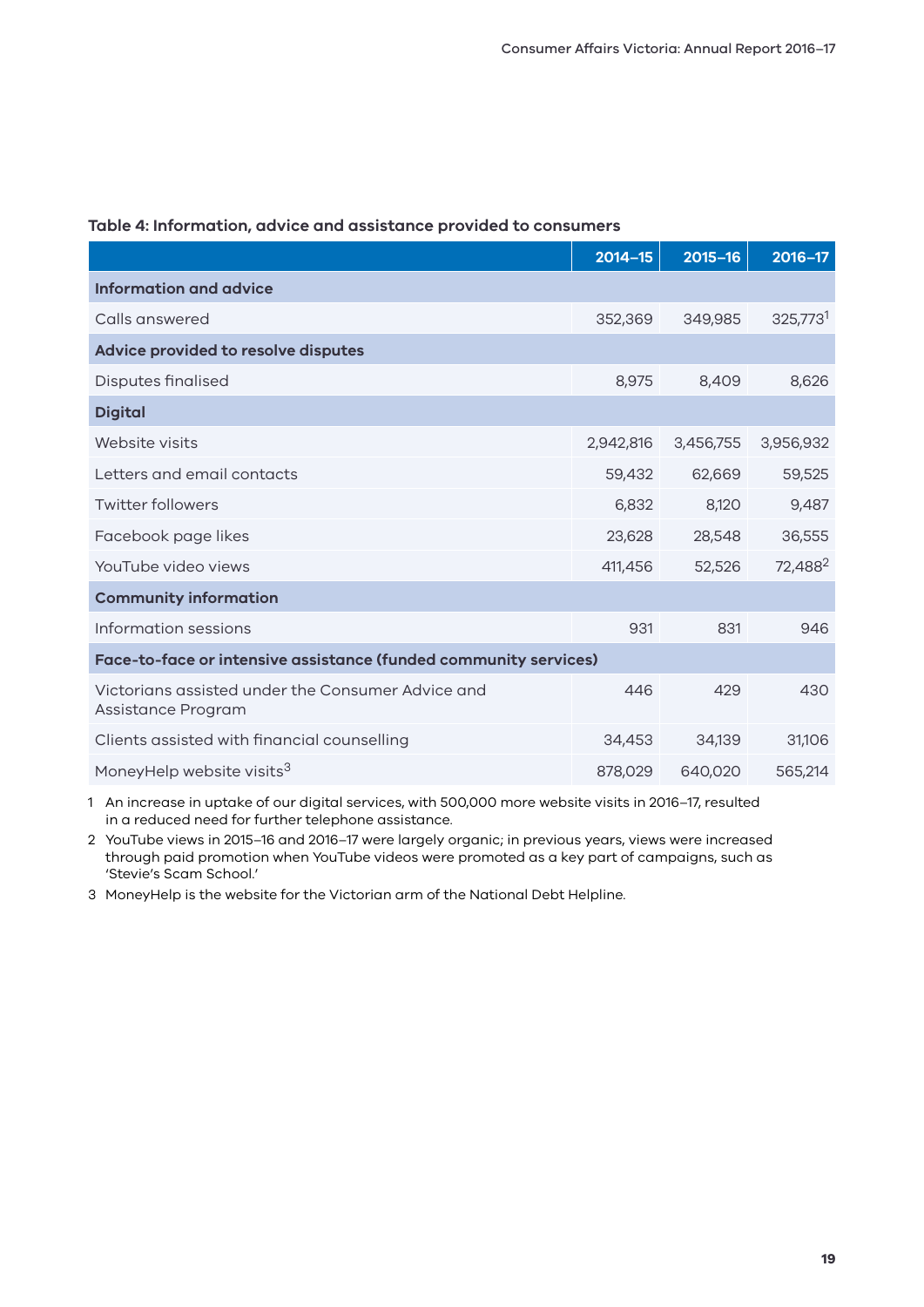#### **Show travelling con men the door**

Travelling con men are dodgy tradesmen who knock on doors of homes and small businesses, offering to do maintenance work. They appear more frequently during warmer weather and after natural disasters such as floods, fires and storms, when vulnerable people are cleaning up or repairing their properties.

Travelling con men ask for cash before starting work and frequently disappear as soon as you pay them. If they do any work, it is often unfinished or of a poor standard. They move quickly and usually only give a first name and mobile number – so contacting them afterwards is difficult.

In October 2016, Consumer Affairs Minister Marlene Kairouz launched a campaign aimed at helping people identify and turn down travelling con men. The campaign, in partnership with Crime Stoppers Victoria, ran until March 2017 across TV, radio, print and social media. The message was simple: if you suspect a travelling con man is at your door, ask them to leave. If they refuse, they are breaking the law.

We work hard to educate Victorians to recognise and avoid travelling con men, and alert communities when travelling con men are in a particular area. Travelling con men often target vulnerable consumers and residents who speak little or no English, so key messages of the campaign were translated into eight languages.

#### **David James Donald – a door-to-door salesman targeting elderly Victorians**

We took successful court action against David Donald, the operator of a door-todoor Reservoir cleaning business. As a result of our action, he was restrained by the Supreme Court of Victoria from entering into unsolicited consumer agreements (including

door-to-door sales) in consumers' homes for a period of five years. He was ordered to pay \$10,000 in legal costs, \$1,950 in refunds to elderly consumers and \$1,512 in damages to one consumer. The court also ordered Mr Donald to pay a \$3,900 pecuniary penalty.

These consumers were among many elderly Victorians and their family members who contacted us about Mr Donald's high-pressure sales tactics and disregard for consumer protection laws relating to agreements made in consumers' homes.

### **New online tool – understanding the building process**

Building or renovating your home can be complex. Victorians planning to build or renovate now have a handy addition to their tool kits.

In October 2016, we launched a new self-service online domestic building tool which streamlines access to building and renovating information to help people make informed decisions, understand their legal rights and obligations, and resolve issues such as defects or delays. The tool helps reduce the complexity in the building area, so that consumers can access clear, comprehensive and timely information in one place, enabling them to understand and assert their rights.

Users can find answers about their building needs, with the tool directing them to appropriate information on the Consumer Affairs Victoria, Victoria Building Authority, Victorian Managed Insurance Authority and Domestic Building Dispute Resolution Victoria websites.

Developed jointly by these agencies, the online tool helps consumers navigate insurance, consumer information, dispute resolution and the regulatory framework.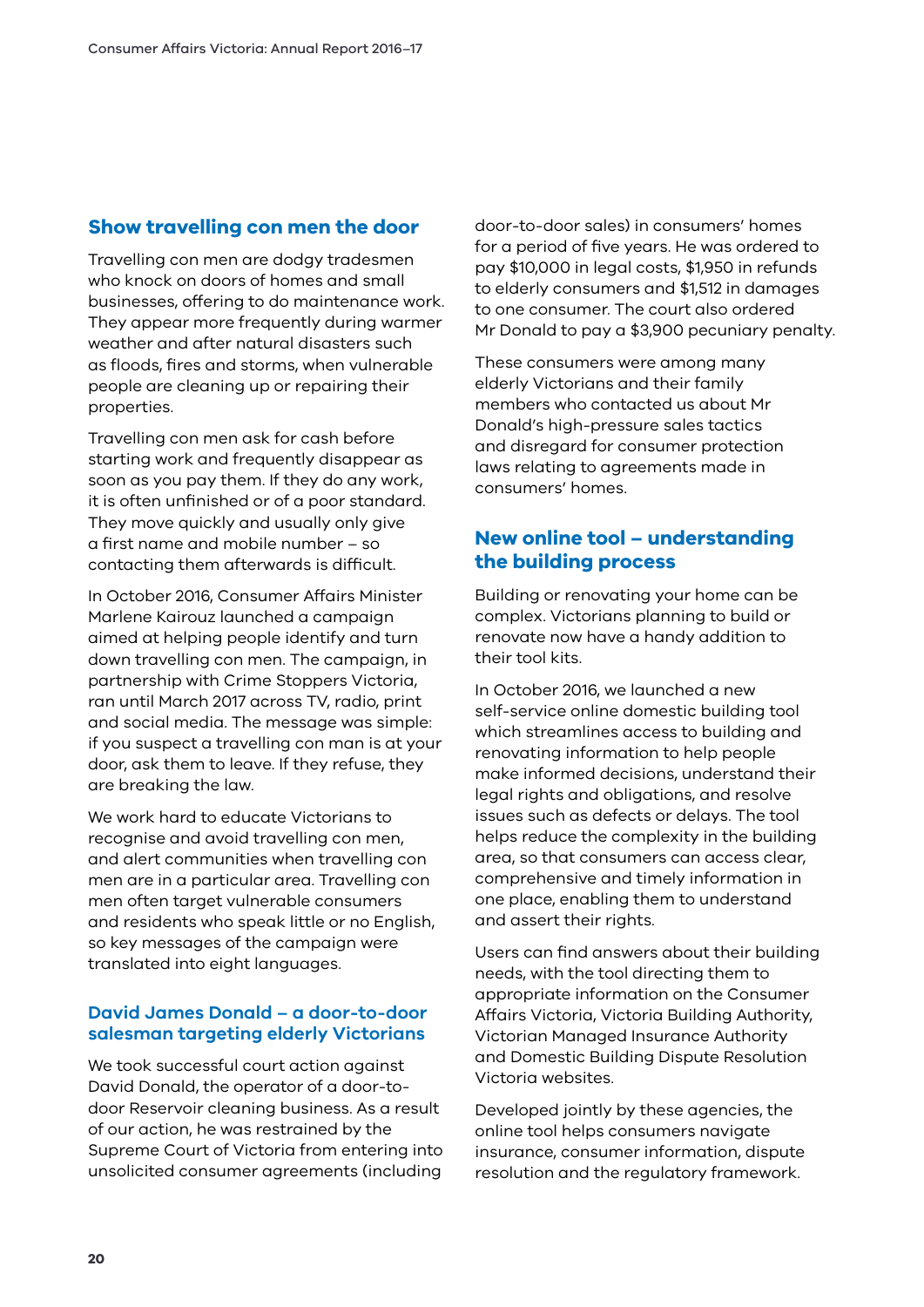Topics include builder registration, contracts, insurance, plans and permits, information for owner-builders and advice on resolving problems.

Since its launch, over 20,000 people have utilised the tool.

### **Financial counsellors supporting family violence victims**

In June 2017, Minister Kairouz visited Good Shepherd Youth and Family Service in St Albans, where family violence financial counsellors have so far supported 65 women living in Brimbank and Melton. Good Shepherd clients are dealing with a range of issues including abusive partners incurring fines and utility debts in their name.

Good Shepherd is funded as part of our new specialist family violence financial counselling service, which has helped almost 1,700 victims across Victoria since its launch in October 2016. This service is an extension of our existing Financial Counselling Program, which provided over 31,000 free, independent and confidential phone or face-to-face counselling sessions in 2016–17, delivered by community agencies across Victoria.

Family violence perpetrators can trap their victims in violent relationships by taking control of their finances, making them financially dependent on the abuser. The financial counsellors help vulnerable women access financial hardship programs and negotiate with creditors and debt collectors to protect assets from repossession.

Victoria is the first state government in Australia to fund financial counsellors specifically for family violence victims, an initiative that is already improving the lives of those who need it most.

#### **Scam Savvy – if you have any doubt, don't**

Unfortunately, scams continue to pose a risk to our community, especially to older Victorians.

We released a survey in June 2017 which showed nearly one in five older Victorians has fallen for a cyber scam. The survey found that 92 per cent of respondents received a scam invitation, with email the most common method of delivery. The Australian Competition and Consumer Commission (ACCC) also reported that people aged 55 and over made 45 per cent of all scam reports across Australia last year, losing almost \$26 million.

Scams cause both financial and emotional distress. To give older Victorians the tools to avoid online scams, we launched a new awareness campaign, in partnership with Crime Stoppers Victoria, the Council on the Ageing Victoria, and the Public Libraries Victoria Network. To get the message out, we advertised on Facebook, relevant websites, The Senior magazine, and culturally and linguistically diverse publications.

Older Victorians attended education sessions at their local public library and put their scam knowledge to the test through our Scams Quiz. More than 4,400 consumers completed the quiz this financial year, helping build awareness of how to be scam savvy.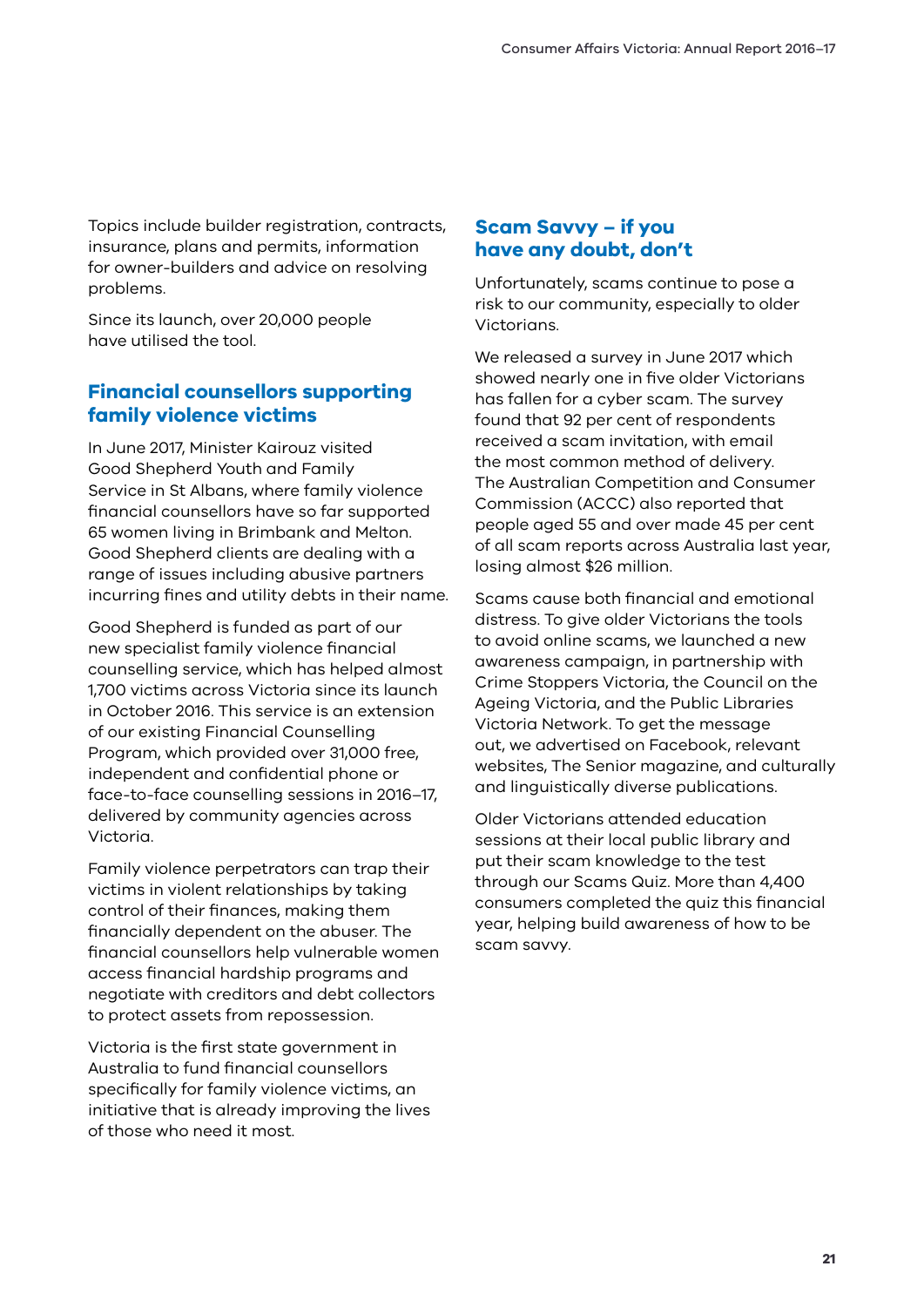# <span id="page-21-0"></span>Goal 3: A fair and safe rental market

As the Victorian regulator of residential tenancies, we work to achieve fair and safe rental housing in Victoria. Our priority is to ensure that the residential tenancy framework in Victoria is reflective of the modern marketplace to deliver best results for all in the accommodation sector. This includes increased collaboration with partners so that we can continue to improve our understanding of the needs of a modern market, and make positive changes across the sector more broadly.

## **Highlights**

Residential tenancies continue to be one of the main reasons Victorians contact us. In 2016–17 we assisted 69,472 callers with residential tenancy matters and 77,847 callers to the Residential Tenancies Bond Authority (RTBA). The most viewed section of our website was renting, with 1.8 million visits, an increase of more than 300,000 visits compared to last year.

The number of bonds held in trust by the RTBA increased by almost 29,000 in 2016–17 to a total of over 622,000, and their total value exceeded \$1 billion for the first time. While bonds held continue to increase, telephone enquiries to the RTBA are decreasing, mostly due to tenants and landlords using our digital services to obtain information regarding their rights and responsibilities.

Table 5 provides more details about our activities related to residential tenancies in 2016–17.

Our review of the *Residential Tenancies Act 1997* continued and in April this year we launched a new licensing scheme for rooming house operators to better protect residents.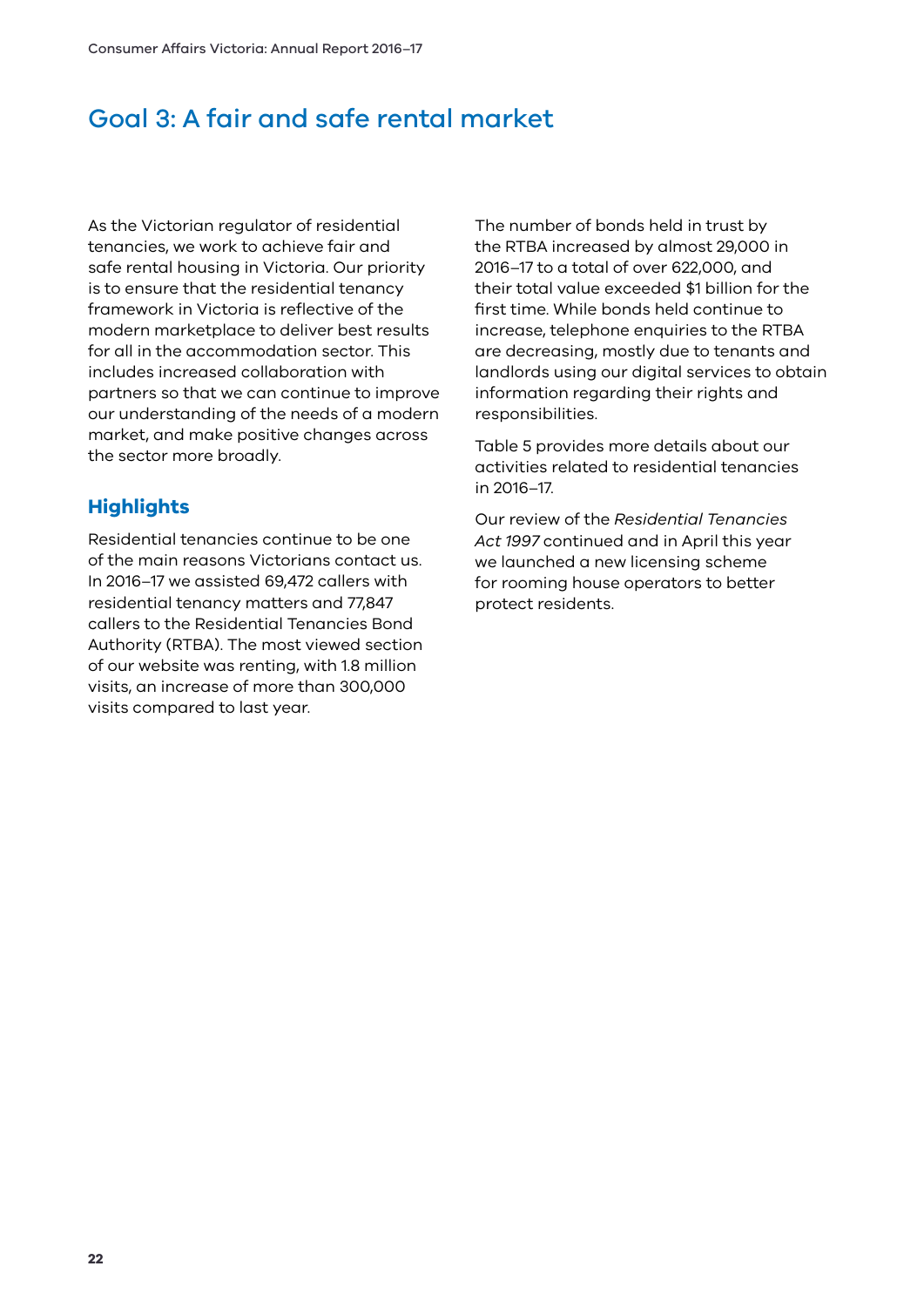|                                                                     | $2014 - 15$   | $2015 - 16$   | $2016 - 17$    |
|---------------------------------------------------------------------|---------------|---------------|----------------|
| <b>Information and advice</b>                                       |               |               |                |
| Website sessions - renting section                                  | 1,236,289     | 1,552,271     | 1,878,001      |
| Calls answered - residential tenancies                              | 73,791        | 69,365        | 69,472         |
| Calls answered - RTBA                                               | 99,325        | 90,224        | 77,847         |
| RentRight app downloads                                             | 16,591        | 6,567         | 7,780          |
| <b>Compliance</b>                                                   |               |               |                |
| Rooming house inspections (including repeat visits)                 | 679           | 1,252         | 621            |
| Rooming houses registered                                           | 1,129         | 1,157         | 1,184          |
| <b>Transactions</b>                                                 |               |               |                |
| <b>Bonds lodged</b>                                                 | 228,955       | 236,971       | 241,489        |
| Bond repayments                                                     | 203,614       | 210,963       | 212,749        |
| <b>Bonds transferred</b>                                            | 73,639        | 79,258        | 89,375         |
| Bonds held                                                          | 567,550       | 593,558       | 622,298        |
| Value held                                                          | \$874 million | \$951 million | \$1.04 billion |
| <b>Total transactions - RTBA</b>                                    | 432,569       | 447,934       | 454,238        |
| Face-to-face or intensive assistance                                |               |               |                |
| <b>Funded community services</b>                                    |               |               |                |
| Tenants assisted under the Tenancy Advice<br>and Assistance Program | 6,267         | 5,758         | 6,186          |
| <b>Assessments</b>                                                  |               |               |                |
| Repair reports                                                      | 936           | 916           | 948            |
| Goods left behind                                                   | 3,885         | 3,861         | 3,531          |
| Rental reports                                                      | 1,115         | 1,068         | 1,234          |

#### **Table 5: Information, advice and service delivery to tenants, landlords and agents**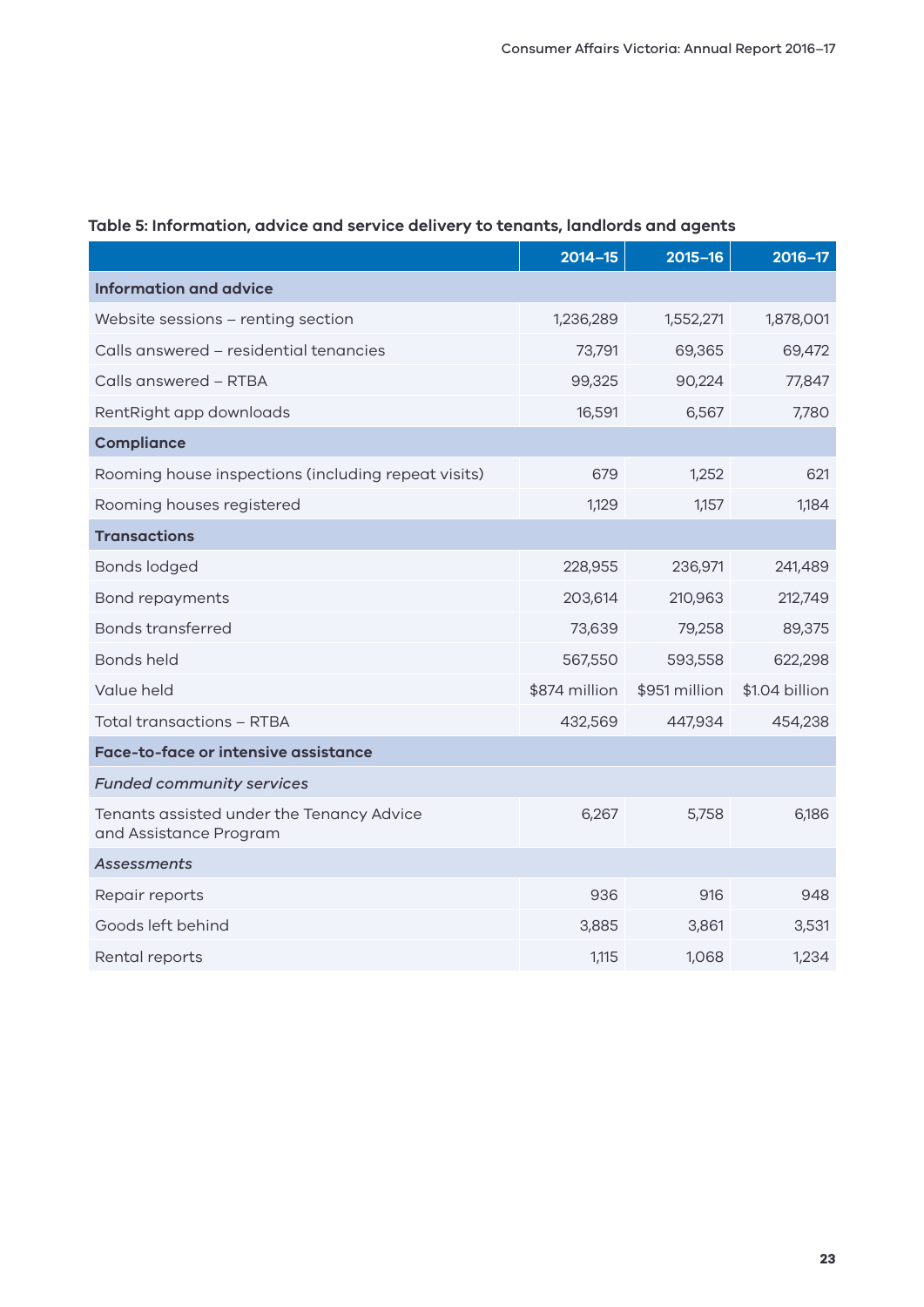#### **Residential Tenancies review**

In 2015 we began a major review of the *Residential Tenancies Act 1997* to examine how well Victoria's rental laws work in the modern market. The review is examining issues across a broad range of areas including security of tenure, landlord and tenant rights and responsibilities, rent and bonds, property conditions, alternate tenures and dispute resolution.

The review aims to strike a balance between the rights and responsibilities of tenants and landlords to meet both their needs.

It will also support the improvement of housing outcomes for victims of family violence by implementing recommendation 116 of the Royal Commission with the Government's Family Violence Implementation Taskforce. A lack of financial security can jeopardise a victim's ability to maintain a safe and secure tenancy, and implementation of this recommendation – part of a suite aimed at promoting financial recovery for family violence victims – will help address this.

Consultation for the review involved comprehensive stakeholder engagement, including the release of discussion papers for public comment via a website <[www.](http://www.engage.vic.gov.au/fairersaferhousing) [engage.vic.gov.au/fairersaferhousing>](http://www.engage.vic.gov.au/fairersaferhousing) dedicated to engaging the public and enabling their input into the review. The main phase of consultation has now concluded. More than 4,800 public comments were received, including 508 written submissions. This input will inform the development of the government's reforms. The review is scheduled to conclude in 2018.

#### **Long-term lease agreements**

Families are the most common renters in Victoria and there are many who would benefit from a long-term lease arrangement in order to be able to lay down roots – to find a local job, enrol their kids in school and establish themselves in a community.

Many Victorians want the certainty and stability provided by a longer term tenancy agreement. Changes will be made to the *Residential Tenancies Act 1997* to cover leases for longer than five years with a new, optional long-term tenancy agreement to be developed in 2017.

Long-term leasing agreements are part of the Victorian Government's Homes for Victorians housing strategy and support the government's Plan for *Fairer, Safer Housing*, which committed to support longer-term leases between interested parties.

To support this, an online matching service is being developed to connect tenants and landlords who are interested in long-term leases.

### **New standards for rooming house operators**

We commenced a new licensing scheme, with the *Rooming House Operators Act 2016* coming into effect in April 2017. This scheme will foster professionalism in the rooming house sector.

Rooming houses often attract the most vulnerable Victorians who are unable to obtain any other form of accommodation, including the long-term homeless and people in need of crisis housing. Residents often include single people on low incomes and a growing number of older women, international students and recently arrived migrants.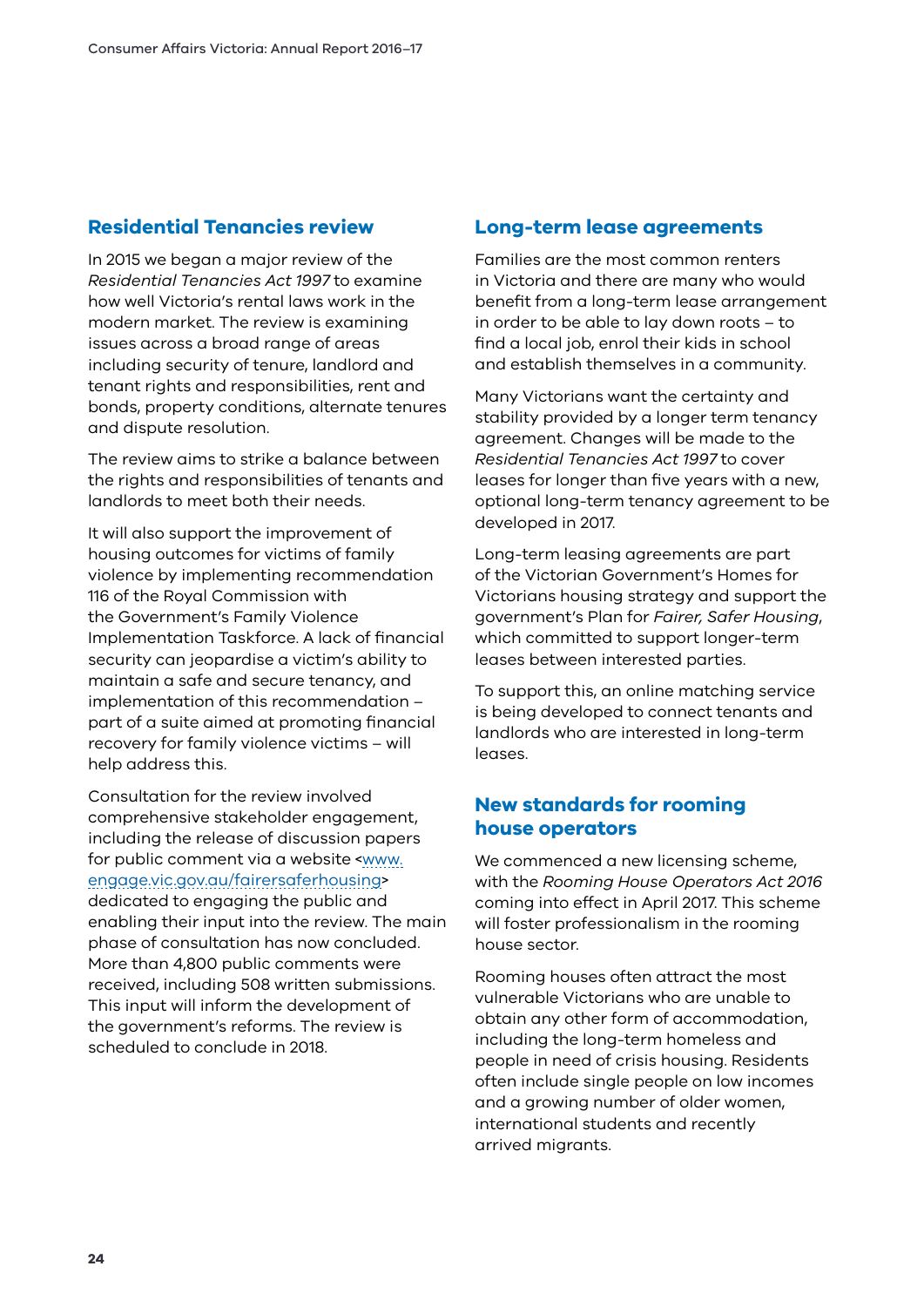Anyone who owns, leases or manages a rooming house now has to be licensed and pass a 'fit and proper person' test. Significant penalties apply for anyone found guilty of operating without a licence, including jail terms of up to two years or a maximum fine of more than \$38,000 for individuals or \$190,000 for a body corporate.

Prior to the implementation of this new scheme, we engaged extensively with stakeholders and wrote to all registered rooming houses on a number of occasions. Information sessions for rooming house operators were also held.

We monitored and supported licensees through the application process with 99 licences approved by 30 June 2017.

#### **Making renting simpler for our newest Victorians**

In May 2017 we launched a new suite of online resources for culturally and linguistically diverse (CALD) communities, to increase awareness of their rental rights. First released in Dari, the animated videos have now been dubbed in Karen, Arabic and Swahili for the benefit of Victoria's growing Iraqi, Syrian, Myanmar and Congolese communities, and are available on our website. The videos cover a range of important topics such as starting and ending a lease, bonds, repairs and condition reports.

To promote awareness of these new online tools, we worked with refugee and migrant settlement agency AMES Australia to share the videos with their clients.

This partnership – along with our presence at Refugee Week – helped us reach stakeholders and promote the translated videos to the right audiences. So far these videos have received over 900 views.

### **Standing up for Victorian renters and consumers**

Our advocacy services were remodelled after an extensive review, which involved consultation with service providers and other stakeholders. The Tenancy and Consumer Program, which was launched in July 2017, targets financially disadvantaged Victorians and those experiencing family violence. The new program has four distinct components, providing:

- support to private tenants who are financially disadvantaged or victims of family violence, through the Tenancy Assistance and Advocacy Program
- expert tenancy legal advice and professional development for tenancy workers assisting private tenants, through the Tenancy Central Service
- assistance to vulnerable older Victorians living in retirement housing, through the Retirement Housing Assistance and Advocacy Program
- a consumer service that focuses on systemic and emerging consumer issues impacting vulnerable Victorians, through the Consumer Assistance and Advocacy Program.

In 2016–17 we supported over 6,600 vulnerable and disadvantaged Victorians through our tenancy and consumer advocacy services. With funding of these services increasing by over \$1 million in 2017–18, we aim to support more than 8,000 clients in the coming year.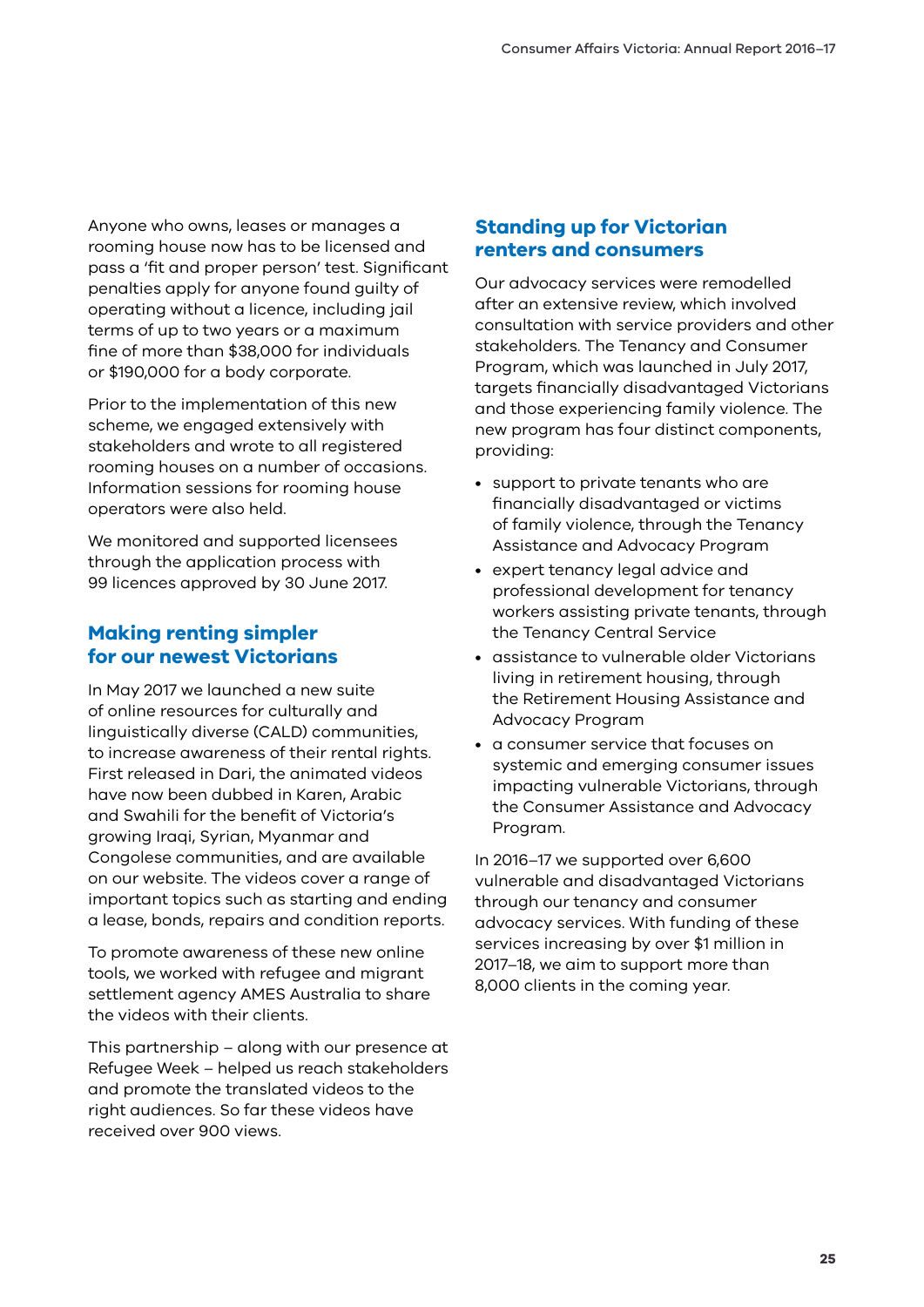# <span id="page-25-0"></span>Goal 4: A modern and effective consumer law framework

To be an effective regulator, our consumer law framework must continue to evolve with the changing market. We lead and participate in policy and legislative reviews, and work in partnership with other regulators and organisations, to ensure our consumer law framework supports a fair and competitive marketplace.

# **Highlights**

We implemented new laws to address underquoting on properties for sale, with the implementation of the *Estate Agents Amendment (Underquoting) Act 2016* in May 2017.

The *Consumer Acts Amendment Act 2017* received royal assent in May 2017. This legislation will amend the *Associations Incorporation Reform Act 2012*, enabling the Consumer Affairs Minister to exempt an incorporated association or class of associations from annual financial reporting requirements if they are also registered with and reporting to another regulator. We intend to use this new provision to remove separate reporting requirements where incorporated associations are registered with the Australian Charities and Not-forprofits Commission.

Significant reforms to strengthen the domestic building consumer protection framework were introduced, with Domestic Building Dispute Resolution Victoria (DBDRV) commencing in April 2017.

We are currently considering stakeholder feedback in developing policy proposals arising from the Consumer Property Law Review to reform the *Owners Corporation Act 2006*, *Sale of Land Act 1962*, *Estate Agents Act 1980* and *Conveyancers Act 2006*.

Significant activity was undertaken in the review of the Australian Consumer Law and the *Residential Tenancies Act 1997*, which will continue in 2017–18.

We launched the Consumer Policy Research Centre, an independent and not-for-profit centre to research issues important to Victorian consumers and inform the development of policy and services.

## **Simplifying house prices for buyers**

The *Estate Agents Amendment (Underquoting) Act 2016* took effect in May 2017, delivering on a government commitment to improve estate agents' practices.

The new laws include requirements for how estate agents estimate and advertise selling prices, ensuring prospective buyers are given clear information about comparable and recent property sales in the same area.

Under these changes, estate agents are now required to provide an information statement to prospective buyers, setting out the details of the three most comparable properties, the agent's estimated sale price and the median price for the suburb. Fines of more than \$30,000 and loss of sales commissions are among enforcement options intended to deter estate agents from the dodgy practice of underquoting.

We worked with industry stakeholders and the broader community to ensure the new laws were understood, including holding information sessions in consultation with the Real Estate Industry of Victoria, across the state, for real estate agents and their sales staff.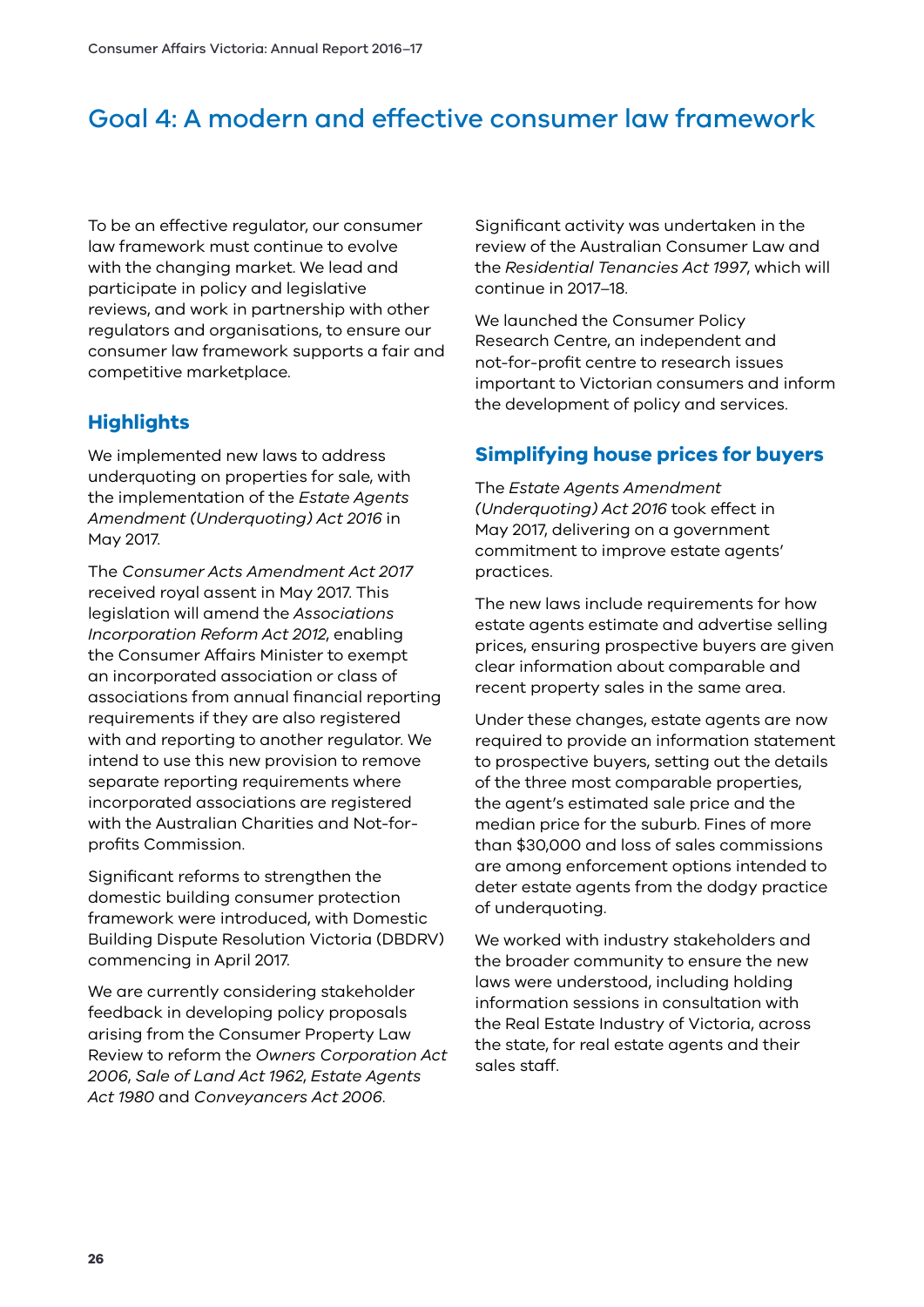### **New services to help builders and building owners**

For many home owners, building a house is the biggest project they will undertake; and for builders, these projects are their livelihood.

In April 2016, the *Building Legislation Amendment (Consumer Protection) Act 2016* was passed to strengthen the domestic building consumer protection framework. One of the key reforms was the establishment of Domestic Building Dispute Resolution Victoria (DBDRV). This free service has been established to help builders and home owners resolve their disputes, without the cost and time often associated with courts and tribunals.

DBDRV is an independent agency that conciliates disputes between builders and homeowners. Replacing Building Advice and Conciliation Victoria, DBDRV operates under a new legislative scheme, with expanded powers and a broader scope, including the authority to issue binding orders. These include orders to compel builders to fix or finish work, or force owners to pay their bills.

Under this new service, accredited and trained dispute resolution officers are assisted by independent building experts to help parties reach an agreed resolution. As a mandatory conciliation service, DBDRV aims to significantly reduce the number of claims submitted to other agencies, such as the Victorian Civil and Administrative Tribunal (VCAT).

Over 1,500 applications for DBDRV's dispute resolution service were received by 30 June 2017.

The Victorian Government also established the Domestic Building Legal Service (DBLS), a no-cost legal advice service for eligible Victorian domestic building consumers in need of special assistance. DBLS, which commenced in July 2017, is delivered by not-for-profit community legal centre Justice Connect, with the assistance of pro bono legal practitioners.

## **Driving evidence-based policy development for a fair marketplace**

The Consumer Policy Research Centre launched in 2017 as an independent and not-for-profit centre. It will undertake research and policy development on consumer protection issues for the public benefit, and monitor grassroots consumer issues, focusing on disadvantaged consumers and regional and rural Victorians.

The Victorian Government has committed \$4.95 million of funding over four and a half years to the Centre, to research issues important to Victorian consumers and inform the development of policy and services. The Centre has engaged widely to formulate its research agenda and will shortly commence its research program.

### **Review of the Australian Consumer Law**

In March 2017, Consumer Affairs Australia and New Zealand (CAANZ), a body of senior officials from consumer protection agencies, including Consumer Affairs Victoria, delivered its final report on the Australian Consumer Law review to consumer affairs ministers. This followed a year-long public review process drawing on feedback from consumers, businesses, advocacy groups, lawyers and other stakeholders.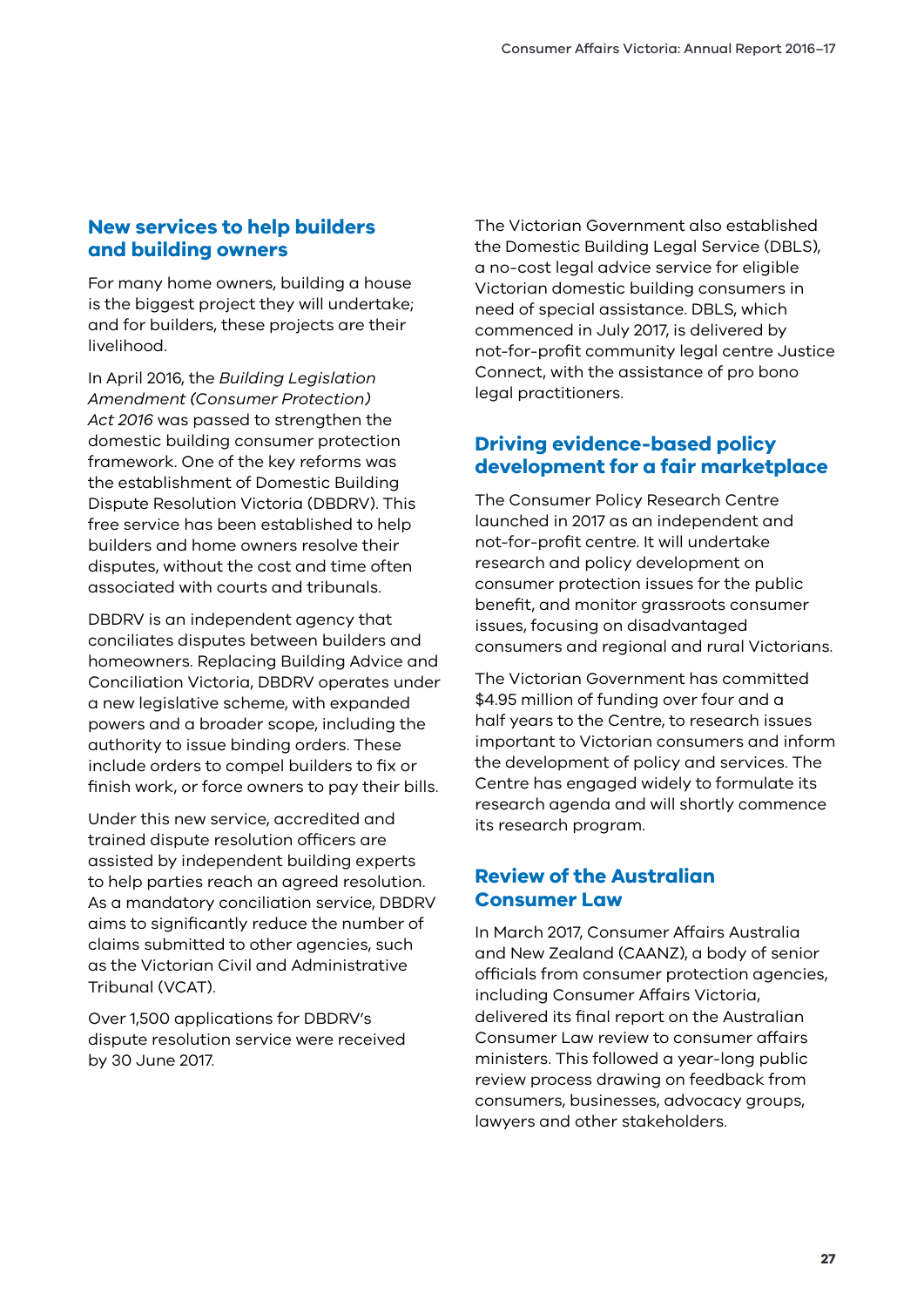The final report sets out a package of 19 proposed legislative reforms to strengthen and clarify the law to improve consumer wellbeing. These range from increasing the maximum penalties available for breaching the law, to making it easier for consumers to get refunds for faulty products. The report also sets out a forward program of research and policy work for consumer affairs agencies over the next four years.

Consumer affairs ministers around the country will respond to the report after considering it at the Legislative and Governance Forum on Consumer Affairs, held in August 2017.

#### **Consumer Property Law Review**

A sweeping review of consumer property laws has been underway since August 2015. The laws under review include the *Sale of Land Act 1962*, *Estate Agents Act 1980*, *Conveyancers Act 2006* and the *Owners Corporation Act 2006*. Each of these Acts affects the way people buy, sell and manage their property.

The review provided an avenue for Victorians to comment on how legislation governing these activities is working and where improvements could be made.

The first stage of the review was completed in 2016 and involved public consultation on three issues papers, with over 200 submissions and comments received. These covered matters relating to:

- the conduct of licensed estate agents, conveyancers and owners corporation managers
- the management of owners corporations
- the sale of land process.

The second stage of the review was completed in May this year and involved the release of three options papers, to which over 140 stakeholders responded. Feedback received on the options papers will assist government to determine what changes to consumer property laws should be pursued.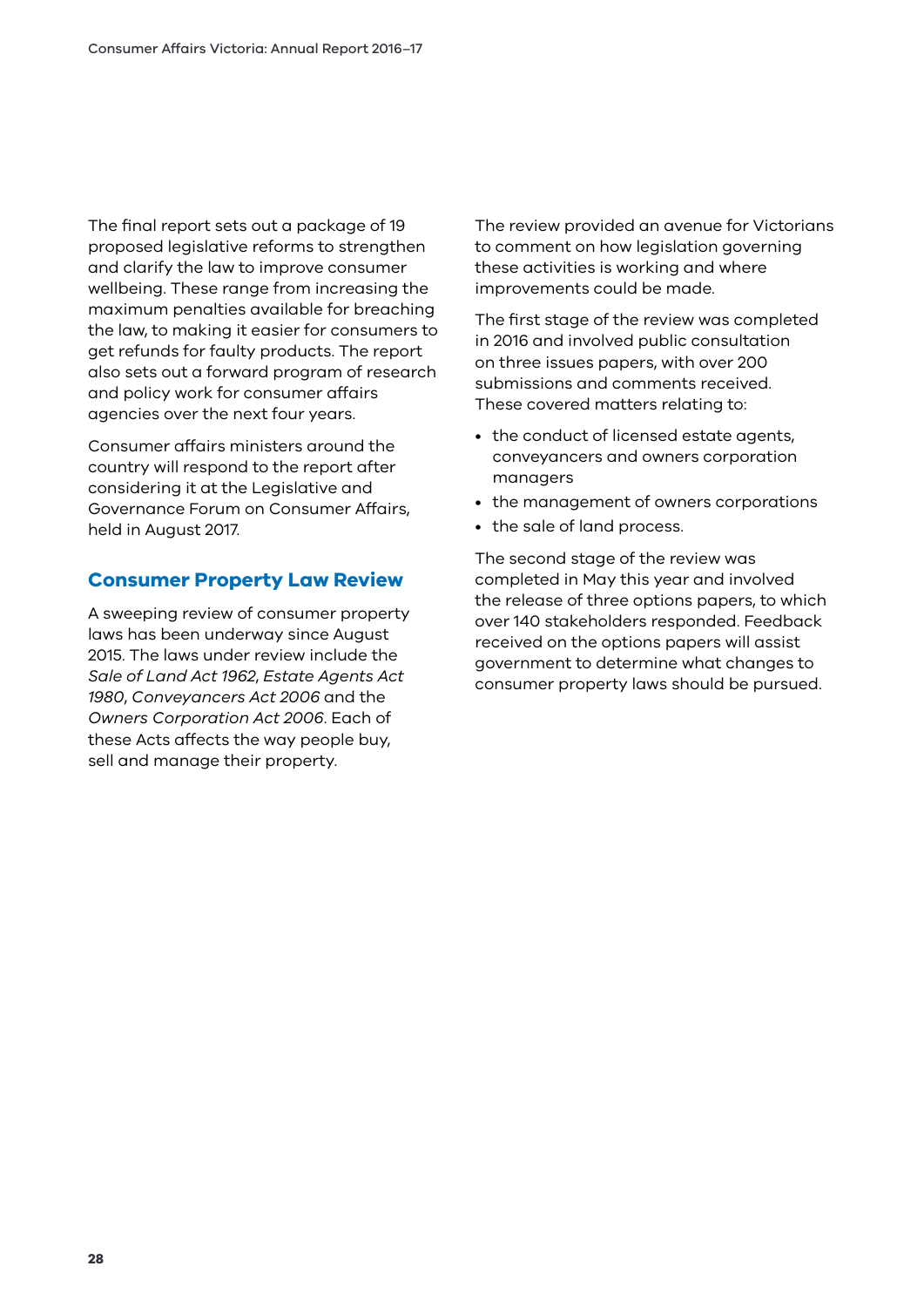#### **Table 6: Acts passed in 2016–17**

| <b>Name</b>                                     | Date of royal assent |
|-------------------------------------------------|----------------------|
| Estate Agents Amendment (Underquoting) Act 2016 | 2 November 2016      |
| Consumer Acts Amendment Act 2017                | 10 May 2017          |

#### **Table 7: Regulations commenced in 2016–17**

| <b>Name</b>                                                                                                             | <b>Date commenced</b>                                          |
|-------------------------------------------------------------------------------------------------------------------------|----------------------------------------------------------------|
| Retirement Villages (Contractual Arrangements) Amendment<br>Regulations 2016                                            | 1 July 2016                                                    |
| Conveyancers (Qualifications, Experience and Fees) Amendment<br>Regulations 2016                                        | 19 July 2016                                                   |
| Subordinate Legislation (Retirement Villages (Contractual<br>Arrangements) Regulations 2006) Extension Regulations 2016 | 26 July 2016                                                   |
| Estate Agents (Retirement Villages) Regulations 2016                                                                    | 31 July 2016                                                   |
| Residential Tenancies Amendment Regulations 2016                                                                        | 30 September 2016                                              |
| Residential Tenancies Further Amendment Regulations 2016                                                                | 30 September 2016                                              |
| Australian Consumer Law and Fair Trading (Code of Practice for<br>Fuel Price Boards) Regulations 2016                   | 30 November 2016                                               |
| Motor Car Trader Amendment Regulations 2017                                                                             | 3 April 2017                                                   |
| Domestic Building Contracts Regulations 2017                                                                            | 22 April 2017<br>Reg 14: 26 April 2017<br>Reg 6: 1 August 2017 |
| Rooming House Operators Regulations 2017                                                                                | 26 April 2017                                                  |
| Residential Tenancies Amendment (Notices to Vacate for Rooming<br>Houses) Regulations 2017                              | 26 April 2017                                                  |

#### **Table 8: Regulations revoked in 2016–17**

| <b>Name</b>                                          | Date revoked  |
|------------------------------------------------------|---------------|
| Estate Agents (Retirement Villages) Regulations 2006 | 31 July 2016  |
| Domestic Building Contracts Regulations 2007         | 22 April 2017 |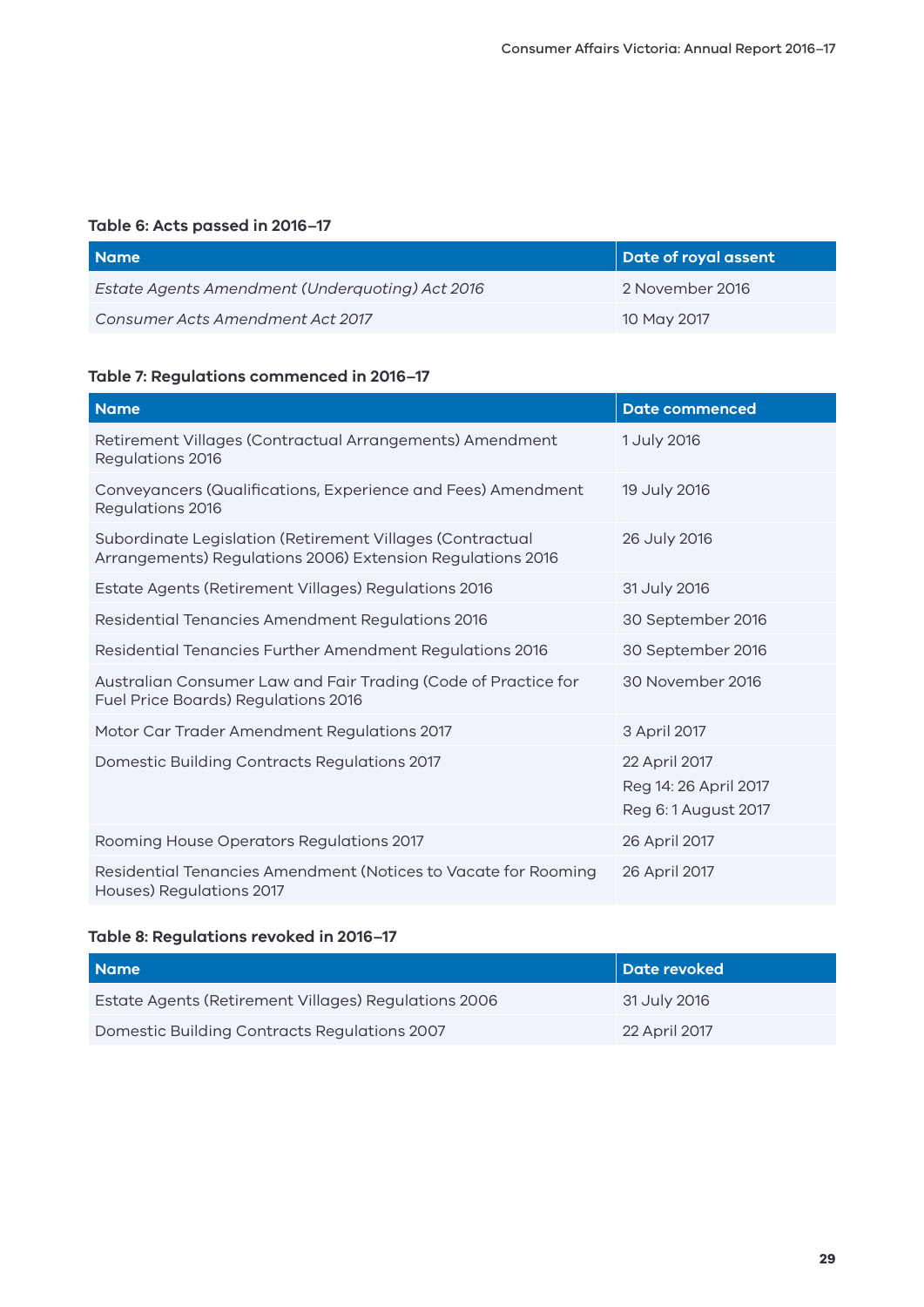# <span id="page-29-0"></span>Goal 5: A sustainable and innovative regulator

Efficient and effective internal operations are critical to our ability to be a modern and effective regulator. We continue working on new ways to develop our capability, technology and approach to collaborating with our partner agencies.

# **Highlights**

We continued to implement a digital first approach with the launch of our new website in June 2017, adding new features and content which provides greater access for Victorians. We are also in the process of making significant enhancements to myCAV, the online portal for businesses who transact with us, which will be delivered later this year.

We continued our contribution to the Government's Regulation Reform Program to reduce red tape and improve regulatory practices.

Through effective management of our trust accounts, in accordance with relevant legislation, we allocated over \$26 million from the Victorian Property Fund to important affordable housing projects.

We enhanced our approach to collaboration with our regulatory stakeholders through the launch of a new partnership strategy.

#### **Extending our capabilities through partnerships**

We delivered on a commitment to develop mutually beneficial partnerships with organisations that extend our capabilities and embed partnerships as a core organisational tool.

Our new partnership strategy incorporates an annual Consumer Forum, a series of industry-specific reference panels, the development of stakeholder relationship plans and improved information management with our stakeholders.

The Consumer Forum brings together a number of organisations representing the interests of consumers, to develop a set of recommendations for us to consider when developing our annual priorities for the coming year. To ensure that consumer organisations are properly represented, an independent consumer industry representative was appointed to co-chair the forum. This was further supported by a working group to assist in the development of an agenda and key issues to be discussed at the Forum. Work is currently underway on the second Consumer Forum, to take place in late 2017.

In 2016–17, the first two of the reference panels were piloted, covering real estate and funded services. These reference panels brought together key industry participants in the areas of the sale of land and funded service delivery.

In the coming year we will continue work on the development of further reference panels, stakeholder relationship plans and better management of stakeholder information and engagement.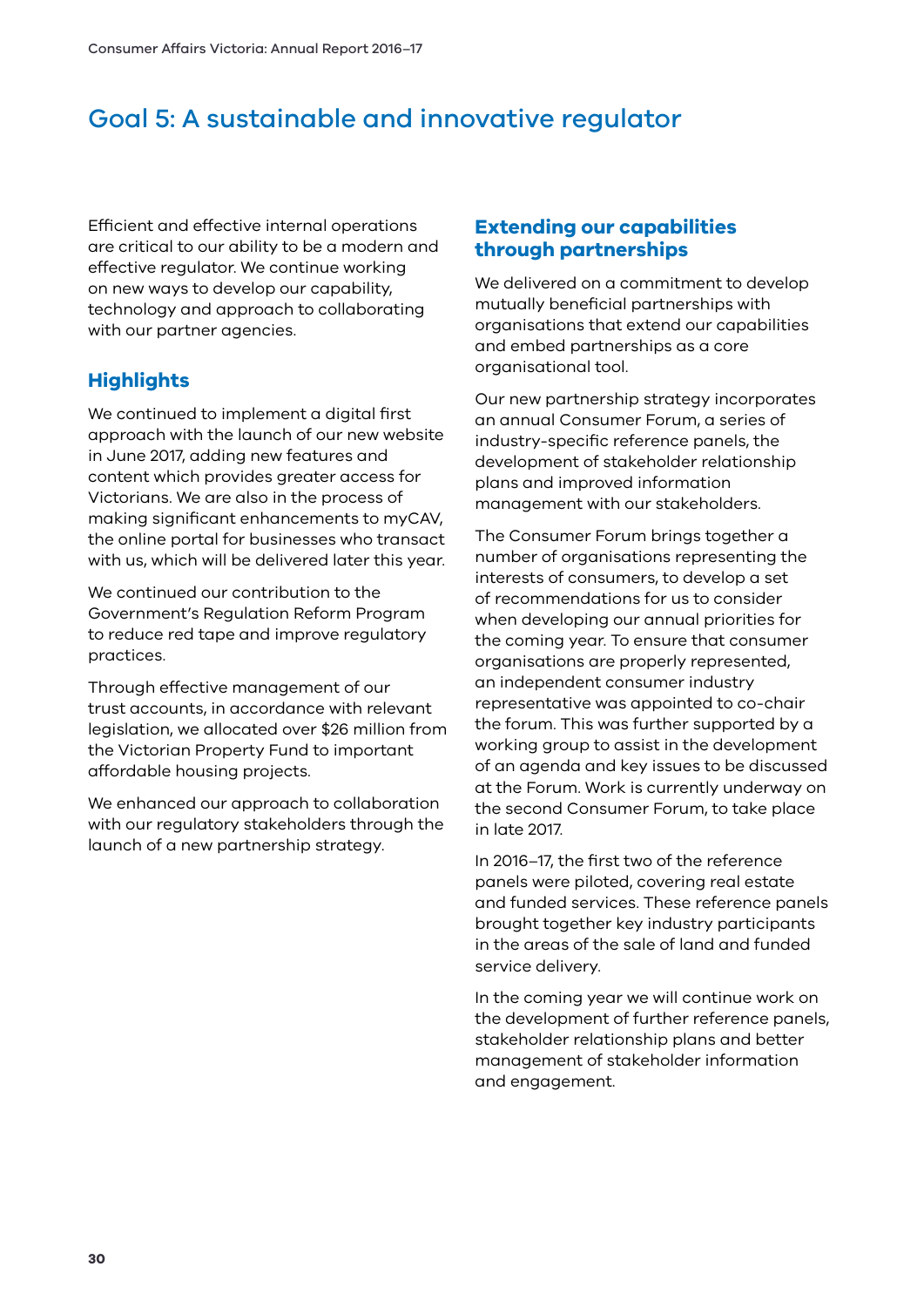#### **myCAV**

We are committed to delivering a digital first approach to the way we transact and interact with Victorian businesses and consumers. In 2015 we launched myCAV, our web-based, online transaction portal for incorporated associations to manage their obligations, such as updating contact details and lodging annual statements.

During 2016–17 significant development activity was undertaken on myCAV to expand it to other schemes we regulate. In 2017 we launched myCAV for the new rooming house operators licensing scheme, and progressed further expansion of myCAV for estate agents. When launched in late 2017, it will provide access to over 13,000 licensed estate agents, enabling them to instantly transact with us.

#### **Our new website**

We launched our new responsive website in June 2017, enabling seamless access from any device or platform. The website is now more accessible for consumers and businesses, but in particular people with vulnerabilities such as vision impairment or language barriers.

The major advantages of the new design include:

- a new 'Listen' button on most pages which allows users to hear the text from the page being read to them, assisting readers with low vision, literacy or cognition
- an updated and simplified home page, highlighting our most commonly used links
- a responsive design and improved navigation, search features and streamlined menus
- the ability for us to post alerts across the top of pages for important information
- new 'What the law says' modules highlighting a short piece of text from a relevant Act. This allows web users to quote the Act to another party without searching through pages of legislation.

#### **New online resources for international students**

To help international students access the information they need, we created an international students landing page on our website, providing comprehensive accommodation advice, from prior to arrival in Australia through to renting, condition reports, bonds and notices to vacate. Promoted through regular appearances on our home page, the new landing page includes information and links to our award winning RentRight app, and is translated into 22 languages.

We worked in partnership with the City of Melbourne, who promoted the landing page to international students through their accommodation brochure, available in hard copy and on their website. The City of Melbourne distributed the brochure to over 15,000 international students via welcome kits provided at the Melbourne Airport welcome desk and throughout their networks.

We organised for other education providers to post information about our new landing page on their websites, including private colleges, which international students are more likely to attend. This landing page has had more than 5,400 views since its launch in December 2016.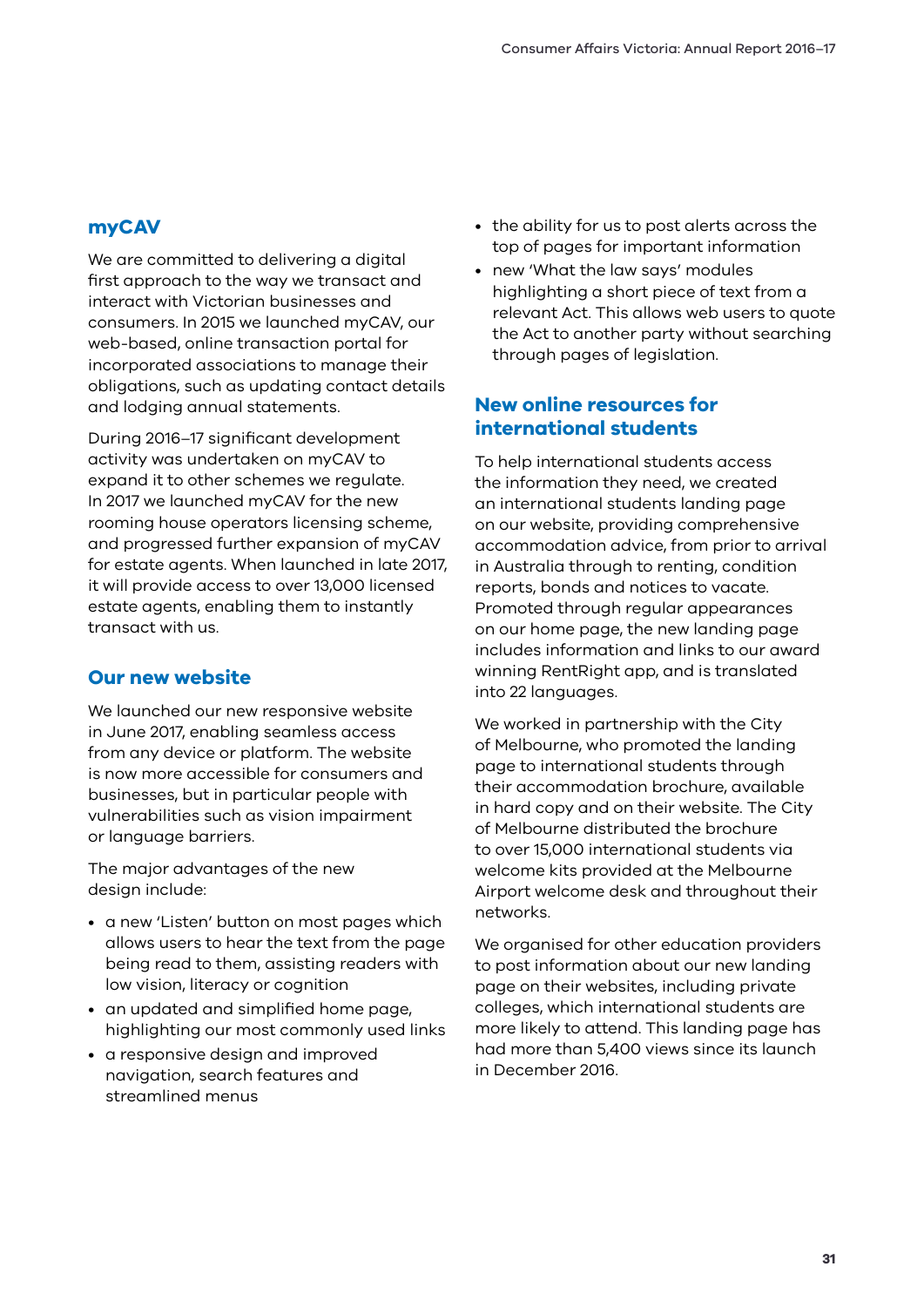#### **Reducing red tape**

In June 2016 the Minister for Consumer Affairs issued a reducing red tape Statement of Expectations to Consumer Affairs Victoria and the Business Licensing Authority for 2016–17, which is an extension of the Statement that was in place for the previous two financial years. This Statement sets out the Minister's expectations of our continued contribution to the Government's Regulation Reform Program to reduce red tape and improve regulatory practices.

The Statement encouraged us to continue with our risk-based approach to regulation and to identify key areas of governance and operational performance where there are opportunities to make improvements that reduce the cost of regulation for business, not-for-profit organisations, government service providers and households.

The projects identified as part of the Statement fall under three broad objectives:

#### **Increased accountability and transparency**

To better inform business and consumers about our regulatory approach to risk, enforcement and regulatory action, we released our new Regulatory Approach and Compliance Policy in July 2017. This policy sets out how we ensure compliance with consumer laws and make regulatory decisions. It provides the public with clear information on the objectives and decisionmaking principles that guide our compliance and enforcement activity.

#### **Improved timeliness**

We developed an online tool to assist consumers who are building or renovating to find the information they need quickly and easily. The tool takes consumers through a question tree to ascertain which stage they are at in the building process, and direct them to the information that they require. See page 20 to read more about this tool.

We made it simpler for private landlords to submit residential tenancy bonds to the Residential Tenancies Bond Authority (RTBA). Enhancements to the RTBA Online transactional website have enabled private landlords to access this system to submit bonds via electronic funds transfer.

#### **Reducing the cost of compliance for small business**

Domestic Building Dispute Resolution Victoria (DBDRV) commenced in April 2017, delivering on the commitment to reduce the delays and costs for builders and consumers in relation to resolving disputes. DBDRV can issue binding orders when conciliation does not resolve the matters in dispute. Mandatory dispute resolution and binding dispute resolution orders will help to resolve building disputes faster and more affordably. The new service should significantly reduce the delays, costs and stresses typically associated with formal tribunal or court legal proceedings. See page 27 for more about DBDRV.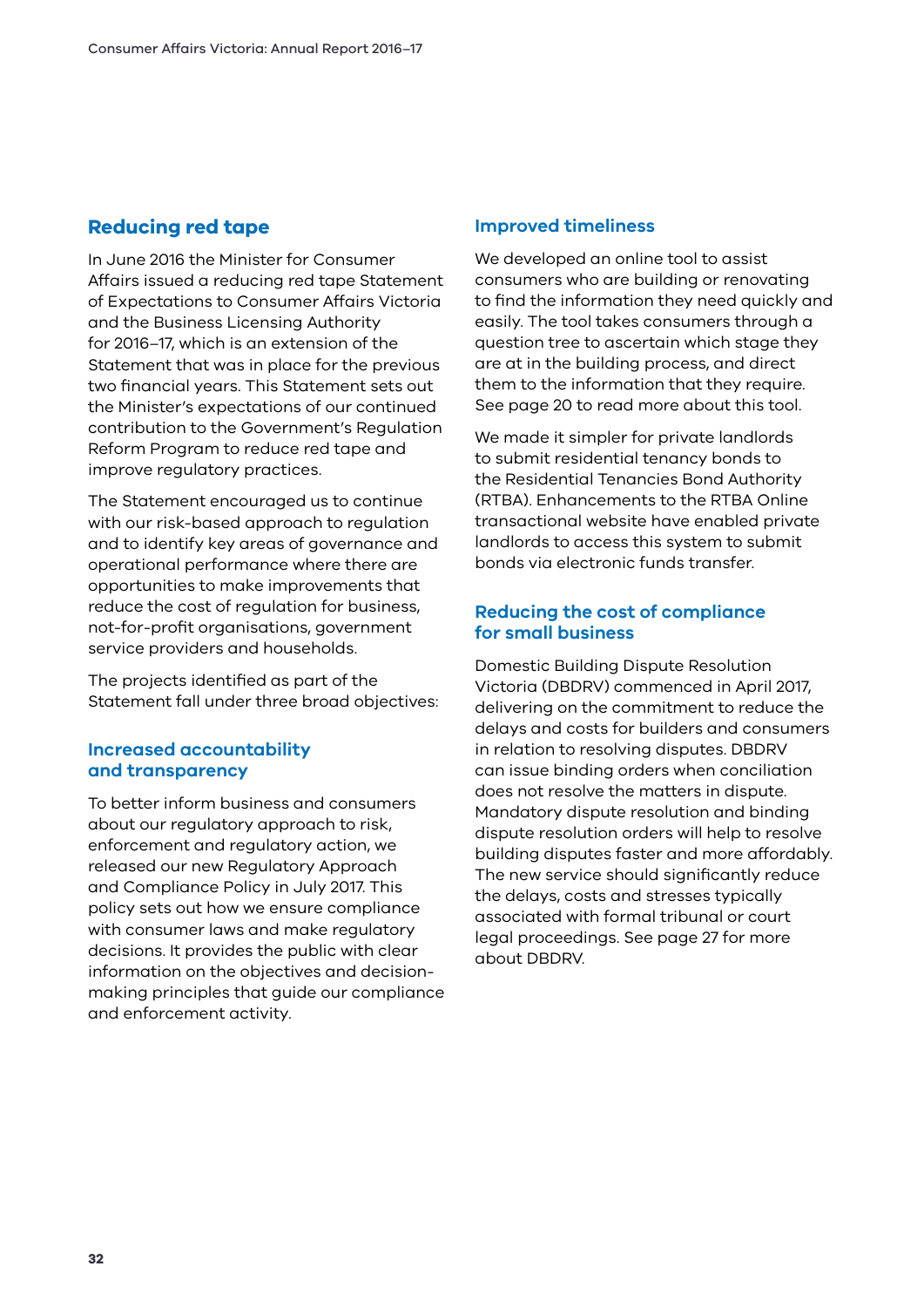# **Trust funds managed by Consumer Affairs Victoria**

We manage eight funds established by Acts of Parliament. The funds, and their expenditure purpose are reflected in Table 9.

| <b>Trust fund</b>                                 | <b>Expenditure purpose</b>                                                                                                                                                                                                                                                                                                            |
|---------------------------------------------------|---------------------------------------------------------------------------------------------------------------------------------------------------------------------------------------------------------------------------------------------------------------------------------------------------------------------------------------|
| Domestic Builders Fund                            | Administration of the Domestic Building Contracts Act 1995, costs<br>relating to the VCAT Domestic Building List and Domestic Building<br>Dispute Resolution Victoria.                                                                                                                                                                |
| Motor Car Traders<br>Guarantee Fund               | Administration of the Motor Car Traders Act 1986, guarantee fund<br>claims.                                                                                                                                                                                                                                                           |
| Residential Bonds<br>Investment Income<br>Account | Administration of the Residential Tenancies Bond Authority.                                                                                                                                                                                                                                                                           |
| <b>Residential Bonds</b><br>Account               | Bonds held on trust, repayment of bonds.                                                                                                                                                                                                                                                                                              |
| <b>Residential Tenancies</b><br>Fund              | Administration of the Residential Tenancies Act 1997, costs relating<br>to the VCAT Residential Tenancies List.                                                                                                                                                                                                                       |
| Sex Work Regulation Fund                          | Administration of the Sex Work Act 1994.                                                                                                                                                                                                                                                                                              |
| <b>Victorian Consumer</b><br>Law Fund             | Administration of the Australian Consumer Law and Fair Trading<br>Act 2012 Part 7, Division 2, s.102A to E, orders for payment to non-<br>party consumers, special purpose grants.                                                                                                                                                    |
| Victorian Property Fund                           | Administration of the Estate Agents Act 1980 and other real estate<br>related legislation as permitted by s.75 of the Act, grants relating to<br>property and housing as permitted by s.76(3) of the Act, operation<br>of the Estate Agents Council, trust fund claims, costs relating to the<br><b>VCAT Owners Corporation List.</b> |

#### **Table 9: Trust funds administered by Consumer Affairs Victoria**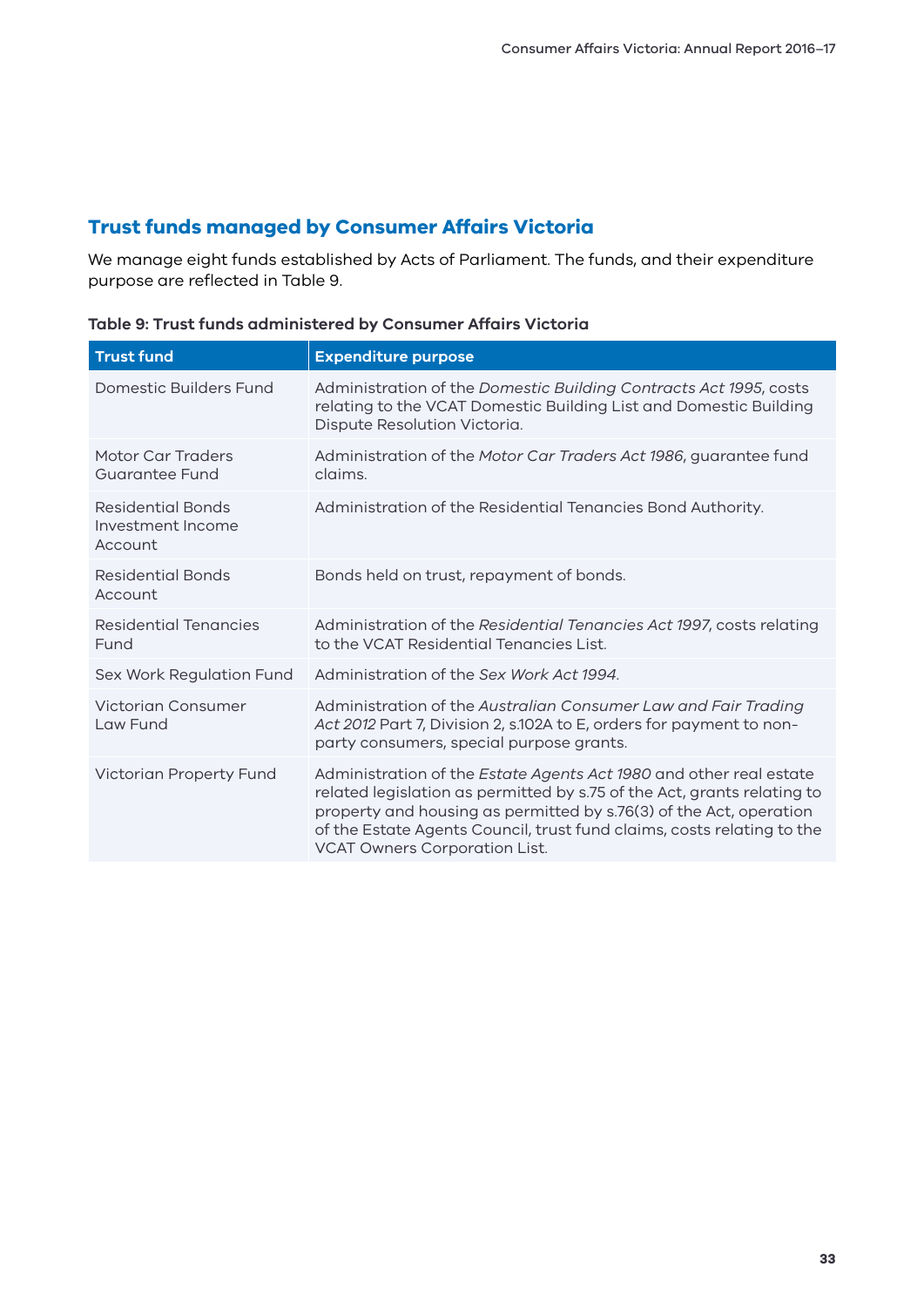#### **Grants from the Victorian Property Fund in 2016–17**

The *Estate Agents Act 1980* allows the Minister for Consumer Affairs to make grants from the Victorian Property Fund (VPF) for the purposes specified in section 76(3) of the Act.

The Minister makes her decision on grants after consultation with the Estate Agents Council, Consumer Affairs Victoria and any industry associations, government departments and other organisations as appropriate.

We are responsible for administering the VPF grants program, which includes evaluating grant applications, making recommendations regarding proposals to the Minister, and administering the grants awarded.

To improve sector awareness of VPF housing funding opportunities, this year the Minister authorised the introduction of annual grant funding rounds for housing development projects, with the first round held in 2016–17. The funding rounds make VPF housing grant opportunities more transparent and open

to competition, enabling project proposals to be assessed together on the basis of competing merit. The funding rounds also allow better targeting of VPF housing funding to government housing priorities.

Each funding round consists of two stages, involving an initial expression of interest process followed by invitations for formal applications. The first round targeted community housing organisations who develop and manage long-term community housing in Victoria. Four new housing grants were awarded totalling \$14.9 million. The grants will fund six development projects that are expected to add 84 housing units.

In 2016–17, the Minister approved a total of six grants from the fund, totalling over \$26.4 million. These are outlined in Table 10.

Value is reported exclusive of GST, representing the net cost to the fund.

Expenditure shown in the financial information section of this report reflects part payment of these grants plus payments made in 2016–17 for grants approved in previous years.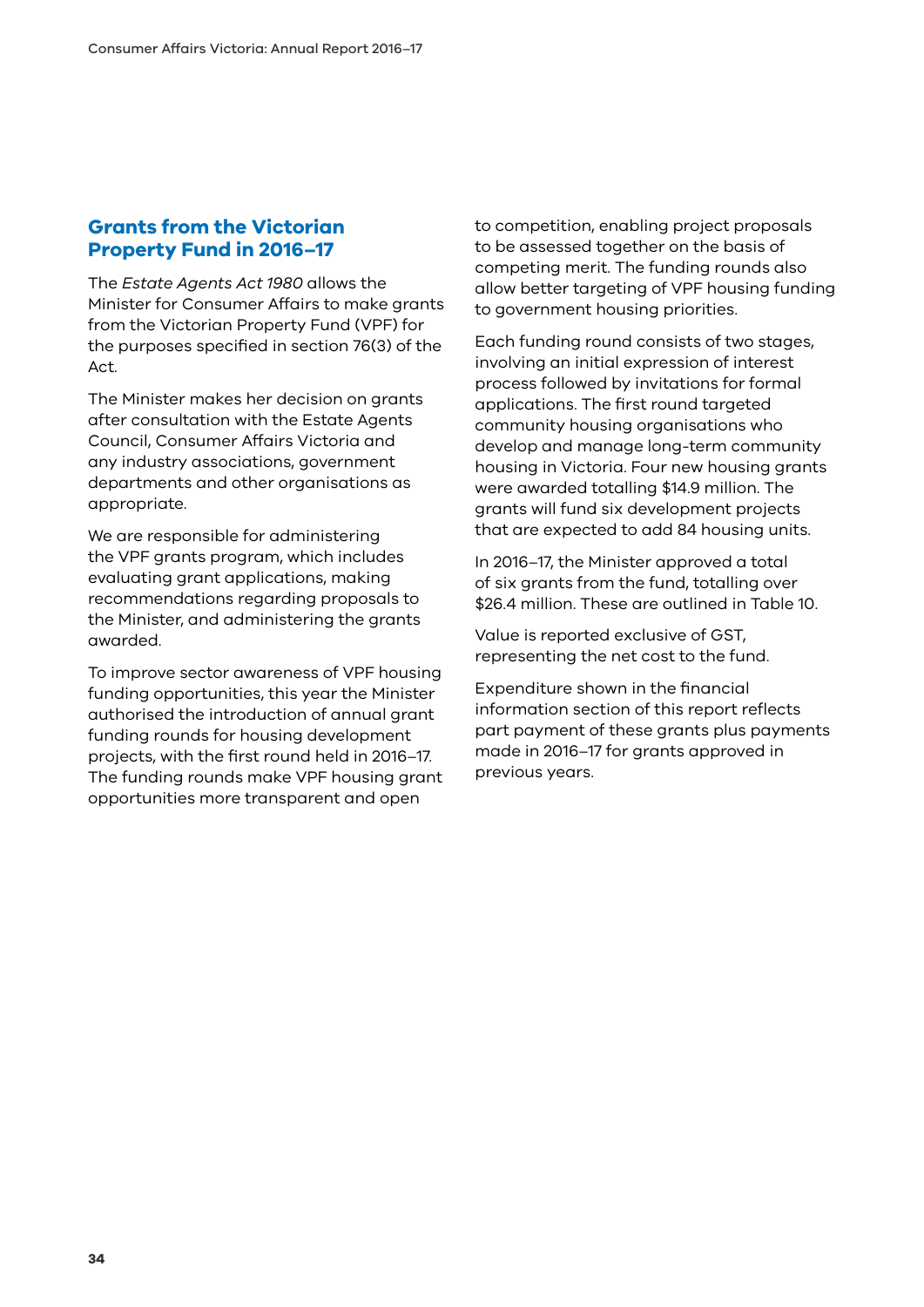|  | Table 10: Grants made from the Victorian Property Fund in 2016–17 |  |  |  |
|--|-------------------------------------------------------------------|--|--|--|
|  |                                                                   |  |  |  |

| <b>Recipient</b>                    | <b>Description of funded program</b>                                 | <b>Value (ex GST)</b> |
|-------------------------------------|----------------------------------------------------------------------|-----------------------|
| <b>Rural Housing Network</b>        | Affordable Housing Developments at Wodonga and<br>Shepparton         | \$1,173,900           |
| Wintringham Housing                 | Affordable Housing Development at Heathcote                          | \$795,000             |
| Port Phillip Housing<br>Association | Affordable Housing Redevelopment at City Gate<br>Apartments St Kilda | \$8,000,000           |
| <b>Housing Choices</b><br>Australia | Affordable Housing Developments at Newport and<br>Dandenong          | \$4,952,100           |
| Heritage Victoria                   | Boost to Living Heritage Grants Program 2016-19                      | \$1,500,000           |
| Director of Housing                 | Rooming House Upgrades 2016-19                                       | \$10,000,000          |
| <b>Total</b>                        |                                                                      | \$26,421,000          |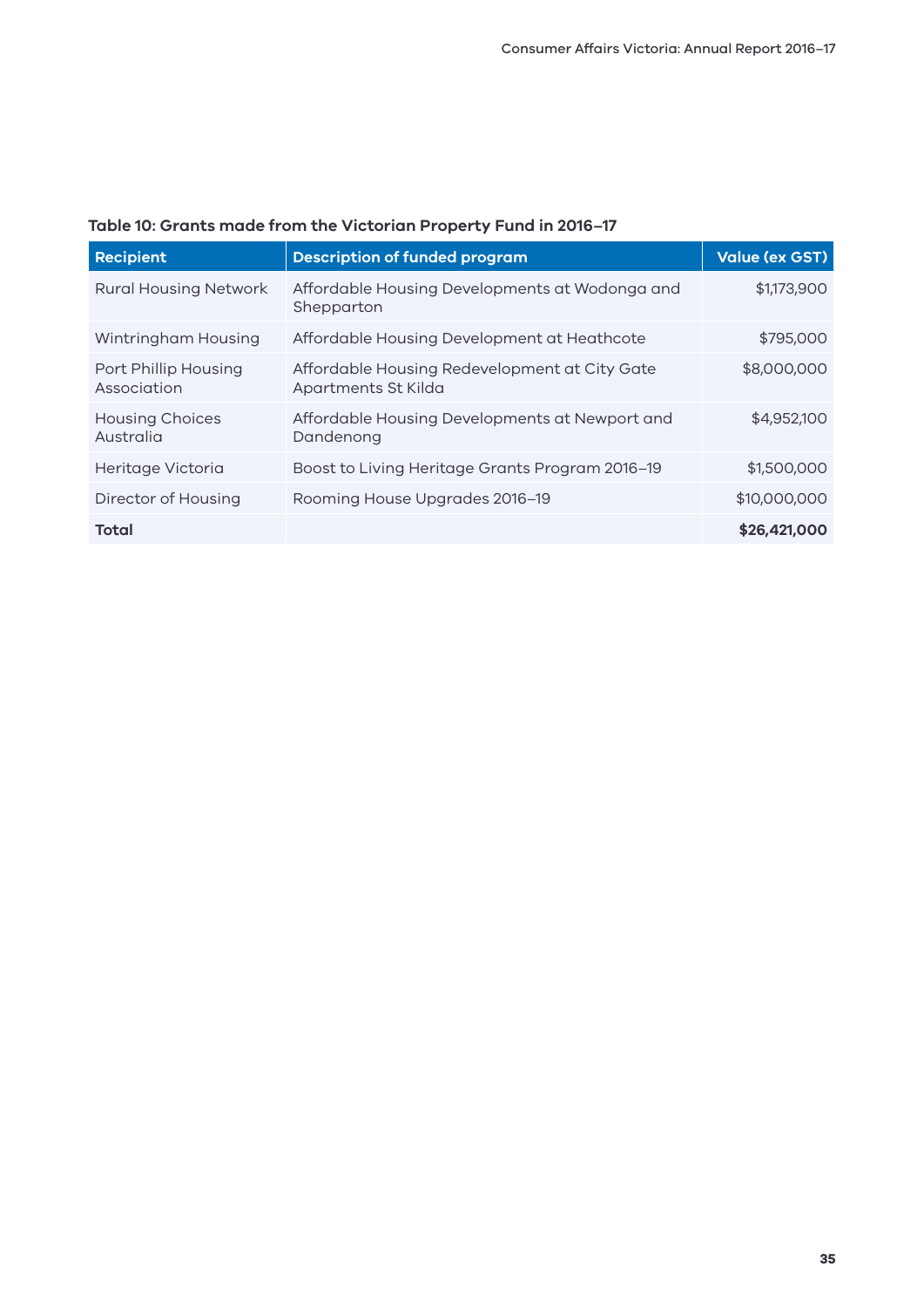# <span id="page-35-0"></span>Financial information 2016–17

|                                                                     | <b>Victorian</b><br><b>Consumer</b><br><b>Law Fund</b> | <b>Domestic</b><br><b>Builders</b><br><b>Fund</b> | <b>Motor Car</b><br><b>Traders'</b><br><b>Guarantee</b><br><b>Fund</b> | <b>Residential</b><br><b>Bonds</b><br>Investment<br><b>Income</b><br><b>Account</b> | <b>Residential</b><br><b>Tenancies</b><br><b>Fund</b> | <b>Sex Work</b><br><b>Regulation</b><br><b>Fund</b> | <b>Victorian</b><br><b>Property</b><br><b>Fund</b> | <b>Trust Funds</b><br>total<br>$2016 - 17$ | <b>Consumer</b><br><b>Affairs Victoria</b><br>appropriations<br>& other<br>$2016 - 17$ | <b>Consumer</b><br><b>Affairs Victoria</b><br>total output<br>$2016 - 17$ |
|---------------------------------------------------------------------|--------------------------------------------------------|---------------------------------------------------|------------------------------------------------------------------------|-------------------------------------------------------------------------------------|-------------------------------------------------------|-----------------------------------------------------|----------------------------------------------------|--------------------------------------------|----------------------------------------------------------------------------------------|---------------------------------------------------------------------------|
| <b>Consumer Affairs Victoria Revenue</b>                            |                                                        |                                                   |                                                                        |                                                                                     |                                                       |                                                     |                                                    |                                            |                                                                                        |                                                                           |
| Revenue recognition, Estate Agent and Conveyancer<br>trust accounts |                                                        |                                                   |                                                                        |                                                                                     |                                                       |                                                     | 23,839,207                                         | 23,839,207                                 |                                                                                        | 23,839,207                                                                |
| Revenue recognition, Residential Tenancy Bonds                      |                                                        |                                                   |                                                                        | 25,905,955                                                                          |                                                       |                                                     |                                                    | 25,905,955                                 |                                                                                        | 25,905,955                                                                |
| Appropriations: Consumer Affairs Victoria                           |                                                        |                                                   |                                                                        |                                                                                     |                                                       |                                                     |                                                    |                                            | 27,536,032                                                                             | 27,536,032                                                                |
| Fees income                                                         |                                                        | 449,618                                           | 3,507,090                                                              |                                                                                     | 2,951,103                                             | 911,528                                             | 6,302,995                                          | 14,122,334                                 | 2,580,926                                                                              | 16,703,260                                                                |
| Interest income                                                     | 23,956                                                 | 390,017                                           | 51,310                                                                 | 2,499,003                                                                           | 1,878,665                                             | 13,739                                              | 17,605,121                                         | 22,461,811                                 |                                                                                        | 22,461,811                                                                |
| Transferred from the Victorian Building Authority <sup>1</sup>      |                                                        | 12,354,206                                        |                                                                        |                                                                                     |                                                       |                                                     |                                                    | 12,354,206                                 |                                                                                        | 12,354,206                                                                |
| Grants received and other revenue                                   | 30,000                                                 | 5,380                                             | 5,512                                                                  | 1,075                                                                               | 2,031                                                 | 939                                                 | 417,854                                            | 462,791                                    | 2,279,572                                                                              | 2,742,363                                                                 |
| Recoveries related to claims previously paid                        |                                                        |                                                   | 33,093                                                                 |                                                                                     |                                                       |                                                     |                                                    | 33,093                                     |                                                                                        | 33,093                                                                    |
| Penalty income                                                      | 351,500                                                |                                                   | 37,233                                                                 |                                                                                     | 6,766                                                 | 34,150                                              | 43,413                                             | 473,062                                    |                                                                                        | 473,062                                                                   |
| Transfers                                                           |                                                        |                                                   |                                                                        | (10,500,000)                                                                        | 24,200,000                                            | 700,000                                             | (13,700,000)                                       | 700,000                                    | (700,000)                                                                              |                                                                           |
| <b>Total CAV Revenue</b>                                            | 405,456                                                | 13,199,221                                        | 3,634,238                                                              | 17,906,033                                                                          | 29,038,565                                            | 1,660,356                                           | 34,508,590                                         | 100,352,459                                | 31,696,530                                                                             | 132,048,989                                                               |
| <b>Consumer Affairs Victoria Expenditure</b>                        |                                                        |                                                   |                                                                        |                                                                                     |                                                       |                                                     |                                                    |                                            |                                                                                        |                                                                           |
| Audit services                                                      |                                                        |                                                   |                                                                        | 19,000                                                                              |                                                       |                                                     |                                                    | 19,000                                     |                                                                                        | 19,000                                                                    |
| Claims on consumer guarantee funds                                  |                                                        |                                                   | 294,720                                                                |                                                                                     |                                                       |                                                     | 3,114,611                                          | 3,409,331                                  |                                                                                        | 3,409,331                                                                 |
| Contractors, consultants and professional services                  |                                                        | 1,167,255                                         | 72,104                                                                 | 442,121                                                                             | 932,492                                               | 31,376                                              | 2,380,433                                          | 5,025,781                                  | 1,107,823                                                                              | 6,133,604                                                                 |
| Departmental governance and support costs                           |                                                        |                                                   |                                                                        |                                                                                     |                                                       |                                                     |                                                    |                                            | 4,972.241                                                                              | 4,972,241                                                                 |
| Employee related costs                                              |                                                        | 6,980,481                                         | 1,681,975                                                              | 1,872,014                                                                           | 9,695,976                                             | 1,120,399                                           | 9,687,837                                          | 31,038,682                                 | 9,461,610                                                                              | 40,500,292                                                                |
| Grants paid                                                         | 100,000                                                | 3,441,118                                         |                                                                        |                                                                                     | 16,333,354                                            | 13,056                                              | 28,702,190                                         | 48,589,718                                 | 1,477,132                                                                              | 50,066,850                                                                |
| Information technology                                              |                                                        | 319,585                                           | 53,432                                                                 | 54,035                                                                              | 318,440                                               | 34,047                                              | 281,145                                            | 1,060,684                                  | 815,240                                                                                | 1,875,924                                                                 |
| Occupancy costs                                                     |                                                        | 346,519                                           | 64,667                                                                 | 55,664                                                                              | 193,360                                               | 21,104                                              | 184,702                                            | 866,016                                    | 3,800,495                                                                              | 4,666,511                                                                 |
| Other operating costs                                               |                                                        | 1,334,893                                         | 355,116                                                                | 558,665                                                                             | 2,177,914                                             | 123,629                                             | 1,257,782                                          | 5,807,999                                  | 2,046,573                                                                              | 7,854,572                                                                 |
| Outsourced contracted costs                                         |                                                        |                                                   |                                                                        | 6,188,152                                                                           |                                                       |                                                     |                                                    | 6,188,152                                  | 8,781,271                                                                              | 14,969,423                                                                |
| <b>Total CAV Expenditure</b>                                        | 100,000                                                | 13,589,851                                        | 2,522,014                                                              | 9,189,651                                                                           | 29,651,536                                            | 1,343,611                                           | 45,608,700                                         | 102,005,363                                | 32,462,385                                                                             | 134,467,7482                                                              |
| Trust Funds, opening equity 1 July 2016                             | 1,390,516                                              | 22,822,536                                        | 2,929,740                                                              | 9,570,141                                                                           | 36,849,021                                            | 1,004,584                                           | 422,457,119                                        | 497,023,657                                |                                                                                        |                                                                           |
| Current year operating surplus /(deficit)                           | 305,456                                                | (390, 630)                                        | 1,112,224                                                              | 8,716,382                                                                           | (612, 971)                                            | 316,745                                             | $(111,100,110)^3$                                  | (101, 652, 904)                            |                                                                                        |                                                                           |
| Trust Funds, closing equity 30 June 2017                            | 1,695,972                                              | 22,431,906                                        | 4,041,964                                                              | 18,286,523                                                                          | 36,236,050                                            | 1,321,329                                           | 311,357,009                                        | 395,370,753                                |                                                                                        |                                                                           |

1 Domestic Building Dispute Levy and Registration Fees

2 CAV Total Output for 2016–17 was \$134,467,748 (the CAV 2015–16 Output was \$115,257,567)

3 Victorian Property Fund operating surplus /(deficit) includes \$100 million paid to DTF as part of the VPF \$200 million contribution to its housing initiatives

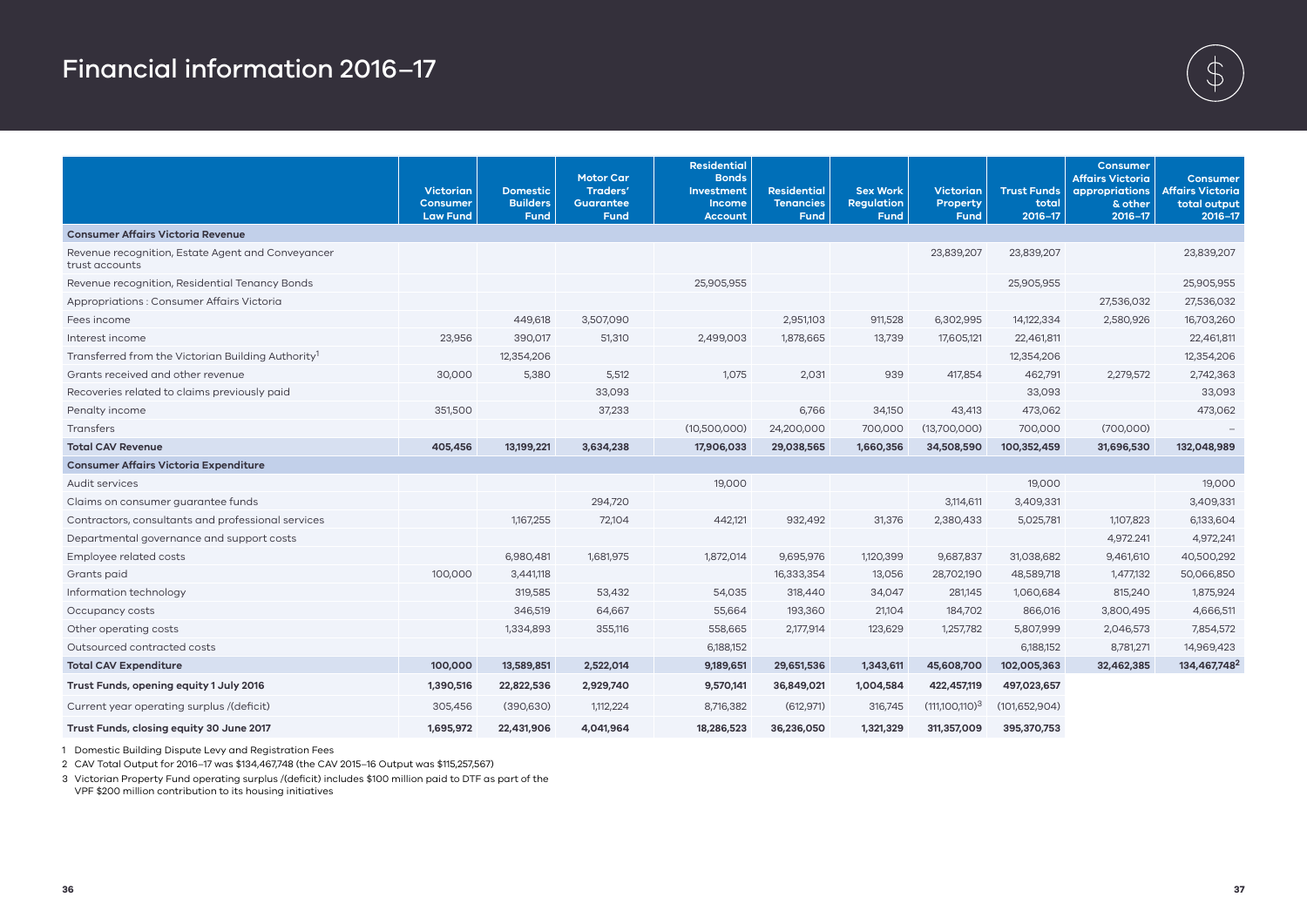# <span id="page-36-0"></span>Appendix

#### The list below details the legislation administered by Consumer Affairs Victoria as at 30 June 2017:

*Associations Incorporation Reform Act 2012*

*Australian Consumer Law and Fair Trading Act 2012*

*Business Licensing Authority Act 1998*

*Business Names (Commonwealth Powers) Act 2011*

*Chattel Securities Act 1987* except Part 3 (administered by the Minister for Roads)

*Company Titles (Home Units) Act 2013*

*Consumer Credit (Victoria) Act 1995*

*Conveyancers Act 2006*

*Co-operatives National Law Application Act 2013*

*Credit Act 1984*

*Credit (Administration) Act 1984*

*Credit (Commonwealth Powers) Act 2010*

*Domestic Building Contracts Act 1995* – except Part 5 (administered by the Attorney General)

*Estate Agents Act 1980*

*Fundraising Act 1998*

*Funerals Act 2006*

*Goods Act 1958*

*Motor Car Traders Act 1986*

*Owners Corporations Act 2006*

#### *Partnership Act 1958*

#### *Residential Tenancies Act 1997:*

- Sections ss.23A–25, 27, 32, 33, 45–48, 74–77, 82, 90, 91, 91 A, 102, 102A, 103, 104(1), 104(4), 104(5), 104(6), 105(2), 105(2A), 105(3), 124, 128, 130–134, 141–142B, 142D–212, 213AA–215, 230, 232–234, 241, 277, 289A, 291–327, 329–333, 335–339, 341, 343–366, 373–376, 385, 388, 388A, 390, 390A, 395–398, 399A–439M, 480, 486–499, 501–504, 505A–5IOC and 511;
- Section 66(1) jointly administered with the Minister for Housing
- The RTA is otherwise administered by the Attorney General, Minister for Housing and the Minister for Planning.

*Retirement Villages Act 1986*

*Rooming House Operators Act 2016*

*Sale of Land Act 1962*

*Second-Hand Dealers and Pawnbrokers Act 1989*

*Sex Work Act 1994*

*Subdivision Act 1988:*

- Part 5
- Section 43 (insofar as it relates to part 5)
- The Act is otherwise administered by the Minister for Planning

*Travel Agents Repeal Act 2014*

#### *Veterans Act 2005:*

• Part 4 (the Act is otherwise administered by the Minister for Veterans)

*Warehousemen's Liens Act 1958*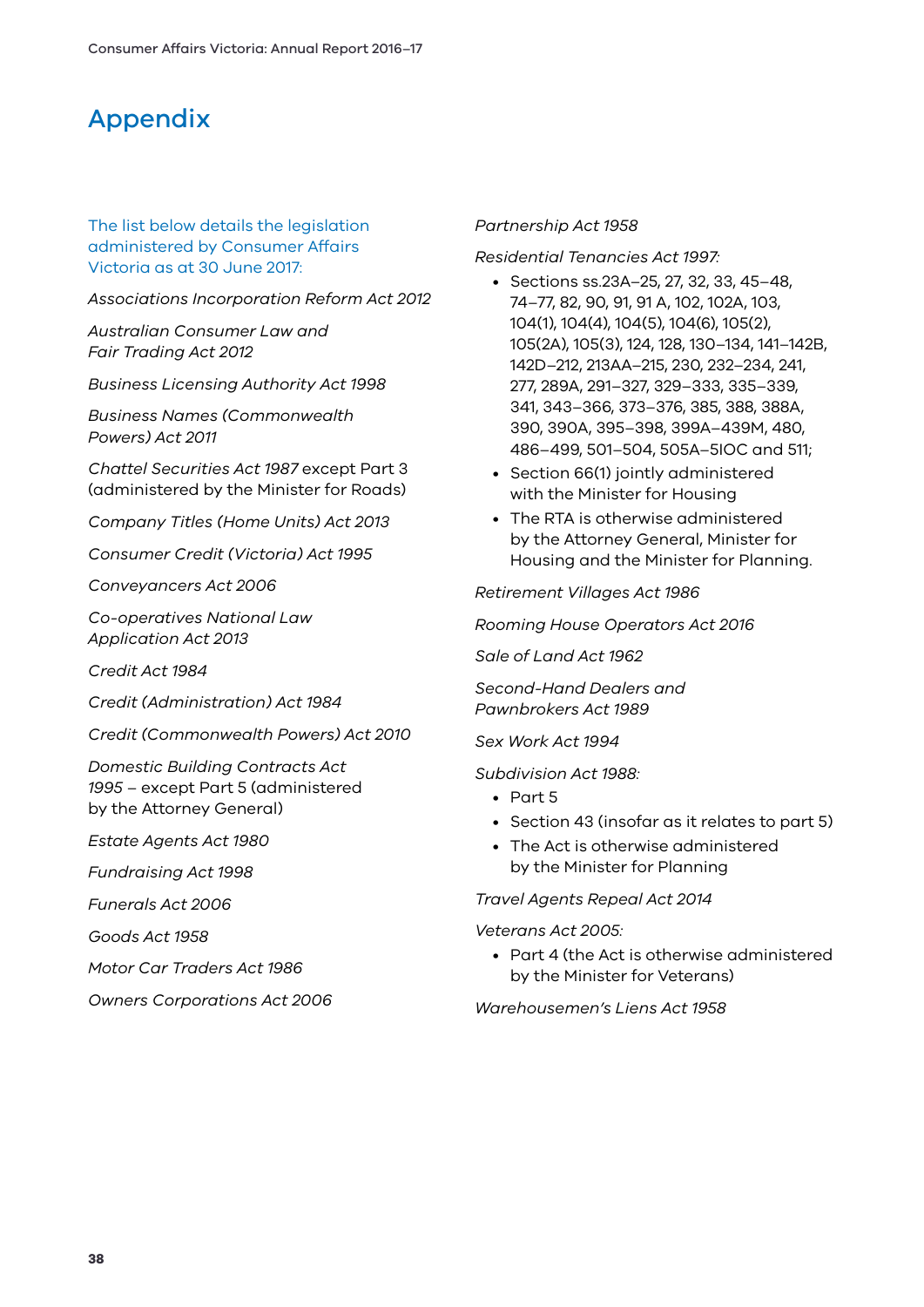Consumer Affairs Victoria acknowledges the Aboriginal and Torres Strait Islander people as the Traditional Custodians of the land. The department also acknowledges and pays respect to their Elders, past and present.

Authorised and published by the Victorian Government, 1 Treasury Place, Melbourne.

#### October 2017

ISBN: 978 1 921079 83 2

Unless indicated otherwise, this work is made available under the terms of the Creative Commons Attribution 4.0 International licence. To view a copy of this licence, visit [creativecommons.org/licenses/by/4.0](http://creativecommons.org/licenses/by/4.0). It is a condition of this Creative Commons Attribution 4.0 Licence that you give credit to the original author, who is the State of Victoria.

#### **Accessibility**

If you would like to receive this publication in an accessible format, please visit consumer.vic.gov.au or call 1300 55 81 81.

Printed by Doculink, Port Melbourne on 100% recycled paper. October 2017